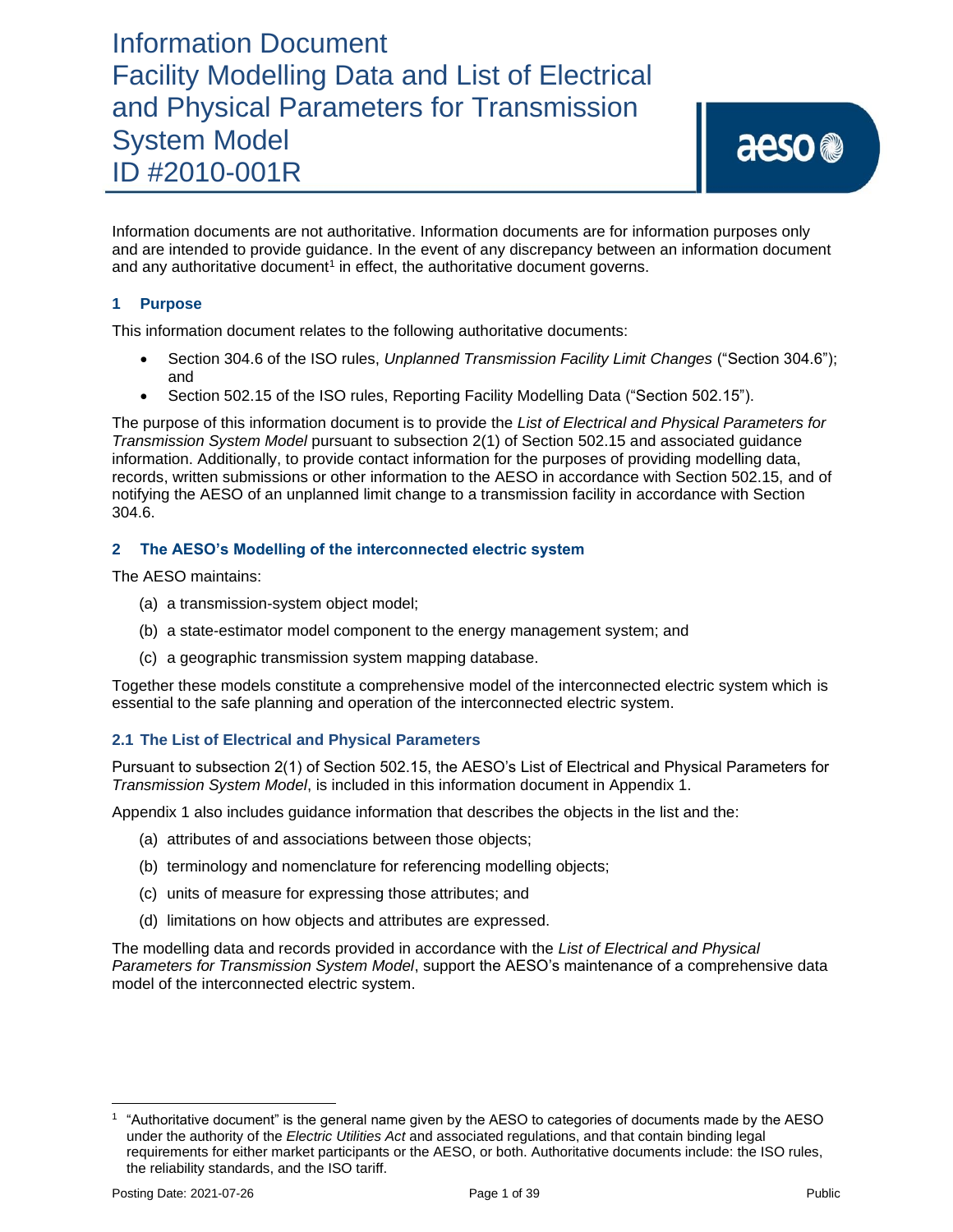### **3 Modelling Data and Records Submission Process**

Pursuant to subsection 2(2) of Section 502.15, the AESO expects that records associated with the modelling data include the provenance and effective dates of the data, and any other supporting documents.

A legal owner may provide modelling data and records as described in the *Project Data Update Package - Instruction Manual* ("PDUP IM"), for new facilities or modifications to existing facilities made pursuant to Section 502.15 and which relate to a connection project under the AESO's connection process or the AESO's market participant choice process. The PDUP IM is available on the AESO website.

In accordance with subsection 2(3) of Section 502.15, the forms to be submitted to the AESO are available on the AESO website. It is recommended that legal owners consult the PDUP IM in order to properly input the modelling data into these forms.

### **4 Contact Information**

### **4.1 Section 502.15**

The AESO request the records described in subsections 2 and 3 of Section 502.15 be provided by the legal owner to the AESO at both of the following email addresses: [PSMM@aeso.ca](mailto:PSMM@aeso.ca) and [OPTRAProjects@aeso.ca.](mailto:OPTRAProjects@aeso.ca)

The AESO request the records described in subsection 3 of Section 502.15 also be provided by the legal owner to the AESO at the following email address: [ops.coordination@aeso.ca.](mailto:ops.coordination@aeso.ca)

### **4.2 Unplanned Transmission Facility Limit Changes**

When notifying the AESO pursuant to subsection 2(1) of Section 304.6, the operator of a transmission facility is expected to contact the AESO's System Operations team using the phone number the AESO specifies.

When notifying the AESO pursuant to subsection 2(2) of Section 304.6, the operator of a transmission facility is expected to contact the AESO using the following email address: [ops.coordination@aeso.ca.](mailto:ops.coordination@aeso.ca)

### **Appendices**

*Appendix 1 – List of Electrical and Physical Parameters for Transmission System Model and Guidelines*

*Appendix 2 – Distributed Energy Resource Modelling Guideline*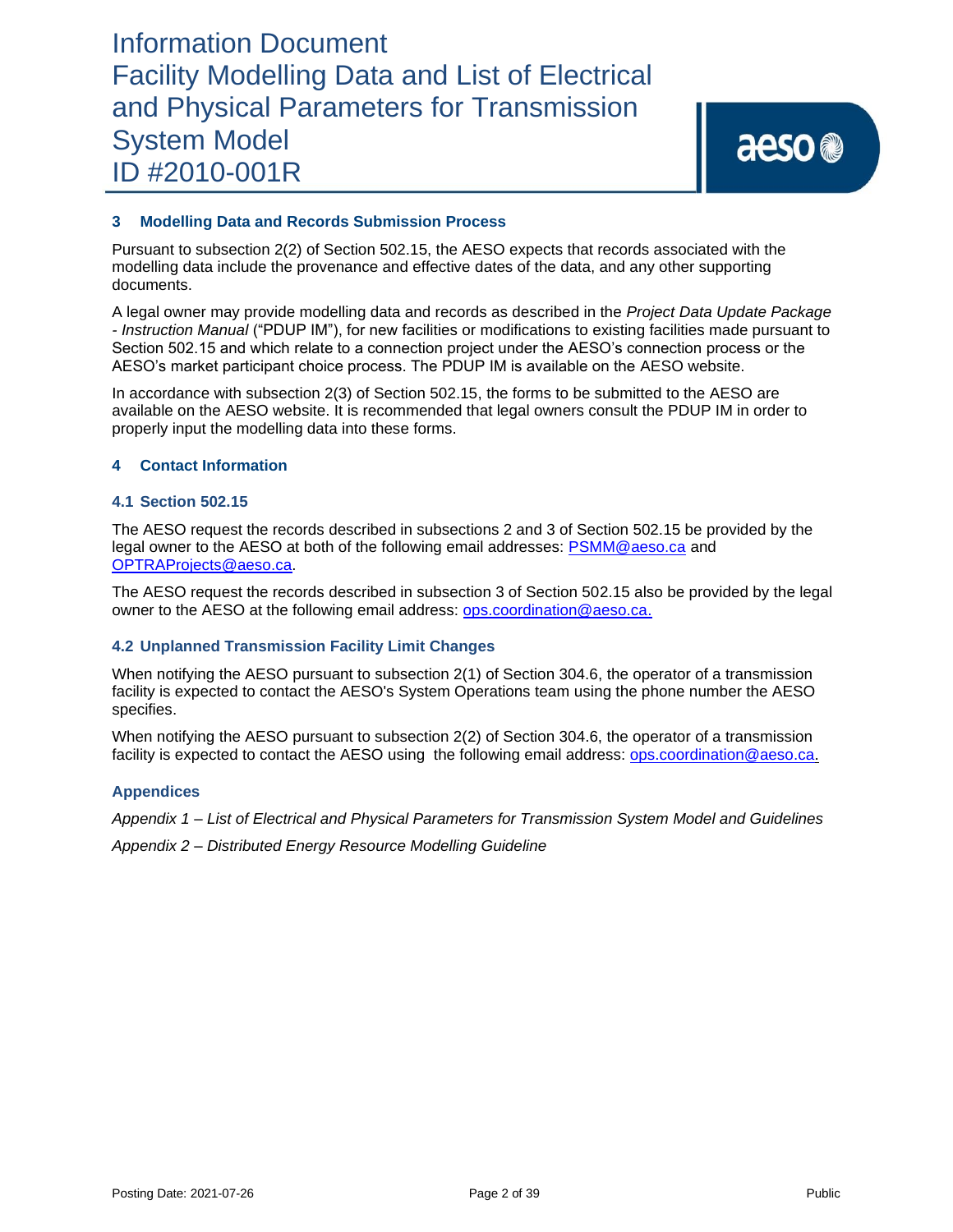# aeso<sup>®</sup>

### **Revision History**

| <b>Posting Date</b> | <b>Description of Changes</b>                                                                                                                                                                                           |
|---------------------|-------------------------------------------------------------------------------------------------------------------------------------------------------------------------------------------------------------------------|
| 2021-07-26          | Combined the Guideline on the Electrical and Physical Parameters<br>for Transmission System Model List and the List of Electrical and<br>Physical Parameters for Transmission System Model into<br>Appendix 1.          |
|                     | Increased size from 4.5 to 5 MW for generating units, aggregated<br>generating facilities, large motors and battery energy storage<br>facilities to require submission of modelling data in Appendix 1,<br>section 4.5. |
|                     | Added Appendix 2 Distributed Energy Resource Modelling<br>Guideline and amended Appendix 1, section 4.5.5 Distributed<br>Energy Resources.                                                                              |
|                     | Administrative amendments to align with current AESO drafting<br>principles, correct references, typographical errors and outdated<br>information.                                                                      |
|                     | Amended section 4.2 updated to include update of line data.                                                                                                                                                             |
|                     | Amended Appendix 1 section 5.2 to clarify modelling of voltage<br>regulators.                                                                                                                                           |
| 2018-12-20          | Amended Appendix 1 section 5.5 to clarify the applicability of<br>various types of machines.                                                                                                                            |
|                     | Amended Appendix 1 sections to reflect adoption of FAC-008-AB-<br>3, Facility Ratings ("FAC-008").                                                                                                                      |
|                     | Appendix 1 updated to reflect revised List;                                                                                                                                                                             |
| 2017-03-23          | Bus ranges added to Table 1 of Appendix 1;                                                                                                                                                                              |
|                     | Overviews added to Appendix 1 for clarity;                                                                                                                                                                              |
|                     | Glossary removed from Appendix 1; and                                                                                                                                                                                   |
|                     | Administrative amendments                                                                                                                                                                                               |
| 2016-09-28          | Administrative amendments                                                                                                                                                                                               |
| 2016-07-26          | Initial release                                                                                                                                                                                                         |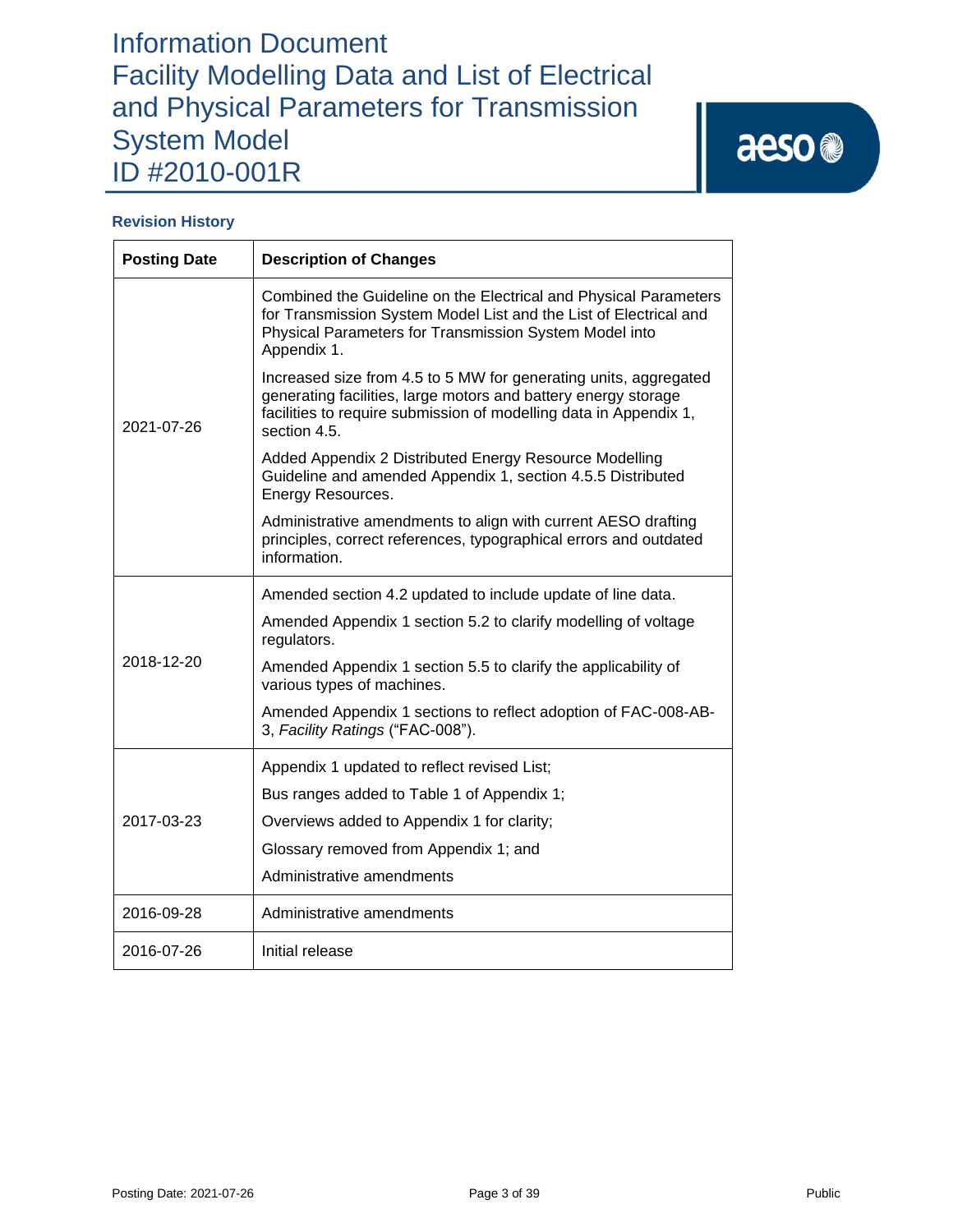### **Appendix 1 – List of Electrical and Physical Parameters for Transmission System Model and Guidelines**

This *List of Electrical and Physical Parameters for Transmission System Model* provides the modelling data and records associated with each type of transmission system object. Each section contains the following guidance information regarding each type of transmission system object:

- (a) a short definition of the data categories covering that equipment type where necessary;
- (b) a check list of the required data indicated by check boxes; and
- (c) short paragraphs expanding on, or explaining, the check list items where necessary.

Changes to the nomenclature for some transmission system modelling objects have been made to align with International Electrotechnical Commission standard IEC 61970-301:2020, *Energy management system application program interface (EMS-API) - Part 301: Common information model (CIM) base<sup>2</sup>* . The former nomenclature is identified by an asterisk (\*) and is included in parentheses after the standard nomenclature. Object nomenclature used in this guideline is identified in **bold underlined** print.

### **1 Load and Generation Measurement**

### **1.1 Measurement Point**

**Overview**: A "Measurement Point" is the point where electric power flows into or out from the transmission system into the facilities of the system access contract holder.

### **Checklist**:

Unique **MP\_ID**

### **Explanation**:

The Measurement Point identifier or **MP\_ID** is defined by the Metering Services Provider. The data submitter obtains the **MP\_ID** from the Metering Services Provider and forwards it to the AESO.The AESO may assign an interim, temporary **MP\_ID** in consultation with the data submitter. In the case of "Behindthe-Fence" loads aunique **MP\_ID** beginning with the letters "*BTF\_*" will be assigned by the AESO. "Behind-the-Fence" loads are considered loads which are served by self-generation and; therefore, represent power both generated and used at the same site without passing through a revenue meter.

### **1.2 Load**

**Overview**: A "Load" is a non-rotating sink asset or source asset of electricity consumption (MW).

### **Checklist**:

- $\Box$  The bus to which load connects
- $\Box$  North American Industrial Classification System code
- $\Box$  Load response characteristic
- $\Box$  Load at energization

<sup>2</sup> International Electrotechnical Commission standard: IEC 61970-301:2020, *Energy management system application program interface (EMS-API) - Part 301: Common information model (CIM) base,* effective June 26, 2020, as amended from time to time, Available on www.iec.ch.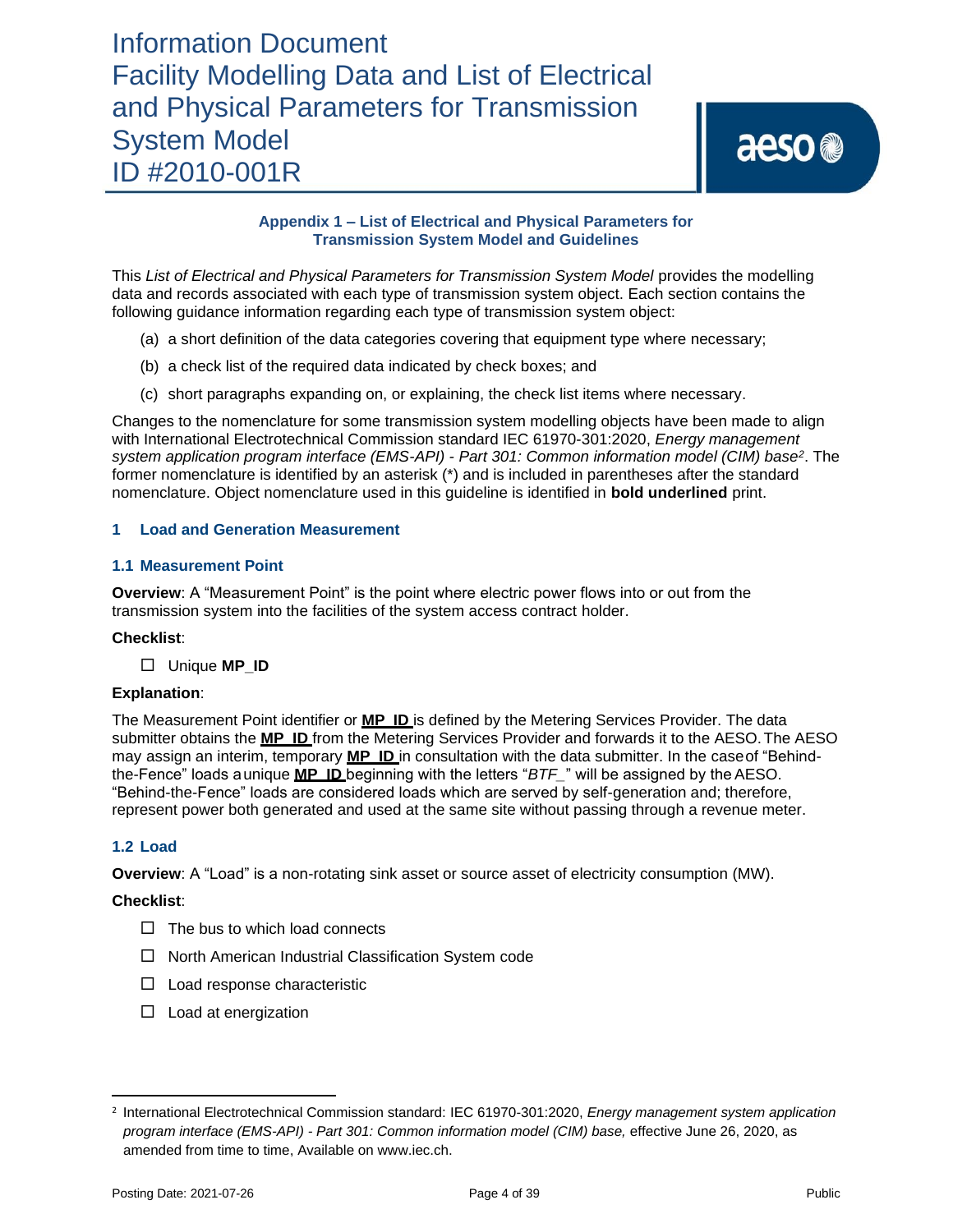### **Explanation**:

- (a) Loads are to be aggregated to the first non-transmission bus or generation bus upstream of the physical loads.
- (b) "Unmetered Volumes", which are also called "Behind-the-Fence" loads, are to be submitted in the same way as any other load.
- (c) Every load is characterized by some industrial type, or group of industries, as identified in the North American Industrial Classification System.
- (d) North American Industrial Classification System code is typically one of the codes listed in Table 1 for industry loads.
- (e) Specify a separate energyConsumer.name (ELEMENT\_CODE) for each different industry to be represented.
- (f) If submitting a North American Industrial Classification System code of "99", specify the load response characteristic as a breakdown of constant power, constant impedance, and constant current, in percent for both real and reactive components, to a total of 100%, with a default value of 100% constant power if no other information is available. Submit unmetered volumes in the same way as any other load.

| North American Industrial<br><b>Classification System Code</b> | <b>Industry Type</b>               |  |  |
|----------------------------------------------------------------|------------------------------------|--|--|
| 11                                                             | Agriculture                        |  |  |
| 32                                                             | Manufacturing - general            |  |  |
| 33                                                             | Heavy Manufacturing                |  |  |
| 40                                                             | <b>Commercial and Services</b>     |  |  |
| 71                                                             | Arts, Entertainment and Recreation |  |  |
| 113                                                            | Forestry and Logging               |  |  |
| 211                                                            | Oil and Gas Extraction             |  |  |
| 486                                                            | Pipelines                          |  |  |
| 814                                                            | Private Households                 |  |  |
| 22131                                                          | Farming - Irrigation               |  |  |
| 99                                                             | Unspecified                        |  |  |

### **Table 1 North American Industrial Classification System Codes for Typical Industry Load Types**

- (g) Specify a separate Element Code for each different industry to be represented.
- (h) Load at energization is the estimate of peak load after reaching steady state on day 1 of energization.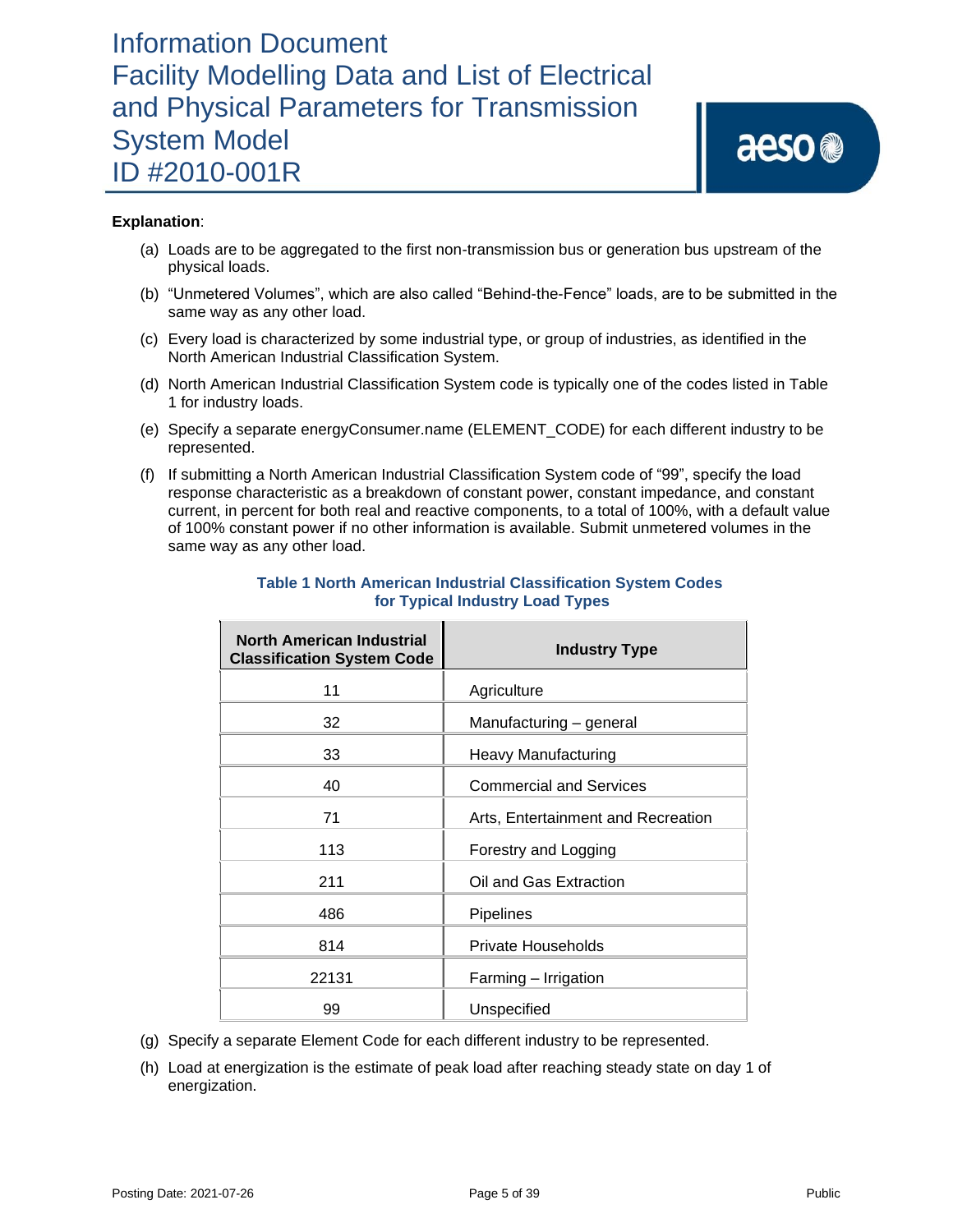aeso<sup>®</sup>

### **2 Transmission Facilities**

**Overview**: A "transmission facility" is a substation or transmission line.

### **Checklist**:

- **FACILITY\_CODE**
- □ Geographic location

### **operatorCompany (OWNER\*)**

### **Explanation**:

- (a) The **FACILITY\_CODE** is the unique identifier assigned to each transmission facility by the AESO. The identifier can be up to 20 characters consisting only of capital letters, the digits 0 through 9, periods, and hyphens. The data submitter may request a particular identifier. The preferred **FACILITY** CODE is a simple, pronounceable, unambiguous word; or a short number optionally combined with one or more letters, for example:
	- ROSSDALE
	- D05
	- 14.83L
- (b) The AESO will issue one or more new **FACILITY\_CODE**, as appropriate, when transmission facility is segmented or merged. The data submitter may consult with the AESO regarding any new **FACILITY\_CODE**.
- (c) Geographic location describes the detailed location of the transmission facility. A data submitter may submit geographic location data either as a shape file or as a 1:10,000 scale map showing the line route or substation polygon. The geographic location includes a GPS location for any substation; and GPS locations may be submitted for every structure of a transmission line, or for the line termination and for points where the line route significantly changes direction.
- (d) *operatorCompany* is the legal corporate name of the entity that holds title to the transmission facility.

### **2.1 Substations and Switching Devices**

**Overview**: A substation is a facility designed for transformation or switching operations. A switching device is a device designed to close, or open or both, one or more electric circuits.

### **Checklist**:

- $\Box$  All component substation single-line diagrams, indicating for each switching device the:
- $\Box$  Type of equipment
- $\Box$  Type of control
- $\Box$  SCADA Communications block diagram in accordance with subsection 8(10) of Section 502.8 *SCADA Technical and Operating Requirements*
- *substation.description* (\***SUBSTATION\_NAME**)
- **LAND\_LOCATION**
- *subGeographicRegion* (\***AREA\_CODE**)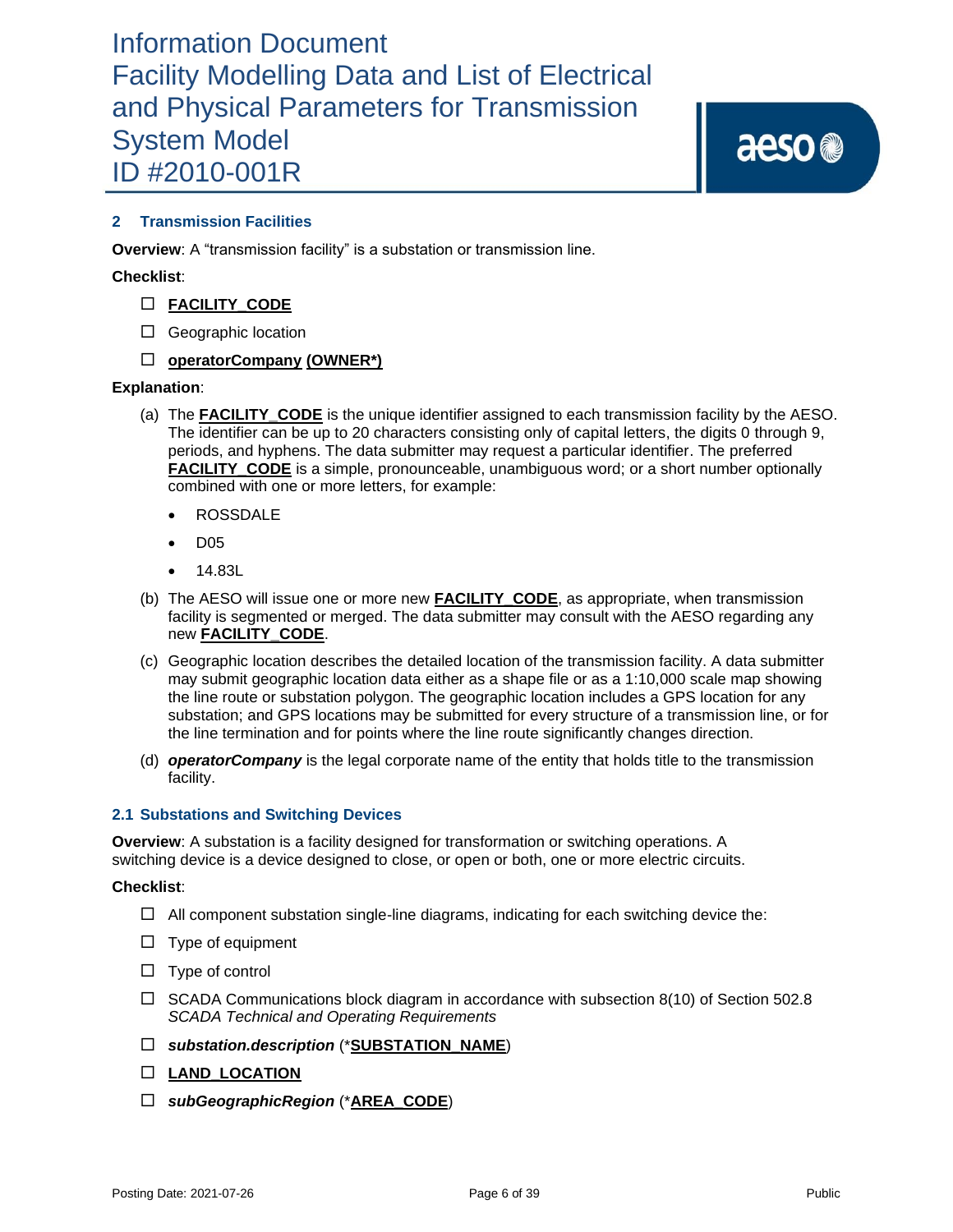### **Explanation:**

- (a) A single-line diagram shows all **ELEMENT\_CODE**s, locations of switching devices with their switch numbers, electrical connectivity of all elements, and ratings of each component of the current path, metering and control current transformers and voltage transformers. Switching devices are identified on a single-line diagram using annotation or symbols for:
	- (i) equipment, such as circuit breakers, disconnects, circuit switches; and
	- (ii) controls, such as synchrocheck, synchronizer, motor operated, and supervisory controls.

The data submitter may submit multiple Single Line Diagrams to cover all required information.

- (b) **substation.description** is included only where the owner assigns names to its substations. The AESO will, upon request, provide assistance in selecting a **substation.description** (**\*SUBSTATION\_NAME**). **Substation.description** is a pronounceable text string of 50 characters or less, consisting only of the letters, digits 0-9, spaces, and hyphens. Substation names may not include corporate names. Substation names may not include variations on geographical names that are already used for other substations.
- (c) **LAND\_LOCATION** is the Dominion Land Survey designation at minimum resolution to the quarter-section, and preferably the legal sub-division.
- (d) **LAND\_LOCATION** is to conform to the following format: LL-SS-TT-RRWP, where:
	- (i) LL is the legal subdivision or quarter-section
	- (ii) SS is the section number
	- (iii) TT is the township
	- (iv) RR is the range
	- (v) P is the parallel

### **2.2 Transmission Lines**

**Overview:** A transmission line termination point is where it connects to a substation bus or where it crosses into the territory of an adjacent owner of a transmission facility. A transmission line may have two or more terminals.

#### **Checklist:**

- $\Box$  Structure list or line survey
- $\Box$  Transmission line segment summary
- $\Box$  Structure drawings

- (a) A structure list or line survey describe the line construction structure by structure.
- (b) A transmission line comprises one or more line segments. The transmission line segment summary consists of a drawing or table showing how the segments connect.
- (c) Structure drawings are comprised of dimensioned drawings of every tangent structure type mentioned on the structure list or line survey.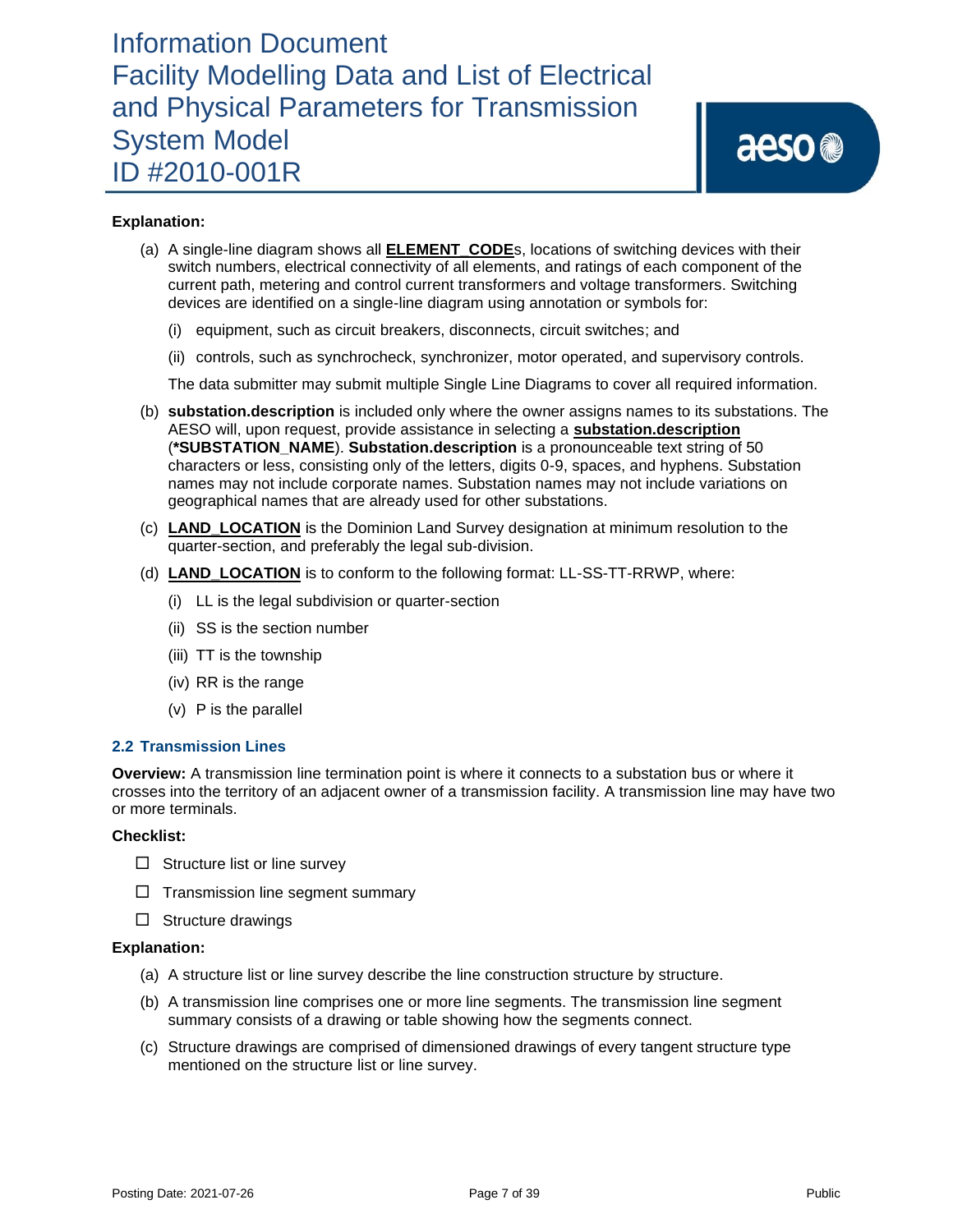aeso<sup>®</sup>

### **3 topologicalNode (\*Buses)**

**Overview**: A *topologicalNode* is a node that serves as a common connection for two or more circuits. A *topologicalNode* may comprise any number of zero-impedance equipment such as switches, *connectivityNodes*, and busbars or physical bus segments which are subsumed into the *topologicalNode*.

**Checklist**:

- Unique **topologicalNode.name** (\***BUS\_ID**)
- **nominalVoltage** (\***NOMINAL\_VOLTAGE**)
- **equipmentContainer.name** (\***FACILITY\_CODE**)

### **Explanation**:

(a) A new *topologicalNode.name* will generally follow the pattern used by existing *topologicalNode*s in the same area. The *topologicalNode.name* is an integer assigned by the AESO consistent with the following:

| <b>BUS-RANGE</b><br><b>DESCRIPTION</b>        | <b>BUSRANGE</b><br><b>BUSRANGE_HIGH</b> |        |  |
|-----------------------------------------------|-----------------------------------------|--------|--|
|                                               | From                                    | $To_$  |  |
| General transmission buses                    | 1                                       | 999    |  |
|                                               | 1000                                    | 1999   |  |
|                                               | 540001                                  | 549999 |  |
| <b>Distribution buses</b>                     | 2000                                    | 4999   |  |
|                                               | 15000                                   | 19999  |  |
|                                               | 20001                                   | 29999  |  |
|                                               | 30000                                   | 39999  |  |
|                                               | 40000                                   | 49999  |  |
|                                               | 550001                                  | 558999 |  |
| Transformer midpoint buses                    | 5000                                    | 8999   |  |
|                                               | 10000                                   | 14999  |  |
|                                               | 559001                                  | 559999 |  |
| Temporary buses                               | 9000                                    | 9999   |  |
| Isolated system buses                         | 50000                                   | 59999  |  |
| Collector system buses                        | 60000                                   | 69999  |  |
|                                               | 560001                                  | 569999 |  |
| Resource adequacy generation buses            | 70000                                   | 79999  |  |
|                                               | 570001                                  | 579999 |  |
| Unassigned                                    | 80000                                   | 99999  |  |
|                                               | 580001                                  | 599999 |  |
| Projects at Stage 1 of the connection process | 990001                                  | 999001 |  |

### **Table 2 Standard Bus Ranges**

(b) *nominalVoltage* on the transmission system is one of 500 kV, 240 kV, 138 kV, or 69 kV. *nominalVoltag***e** may differ somewhat from the actual operating voltage of the transmission system at any location. The owner of an electric distribution system will assign nominal bus voltage on the distribution-voltage bus.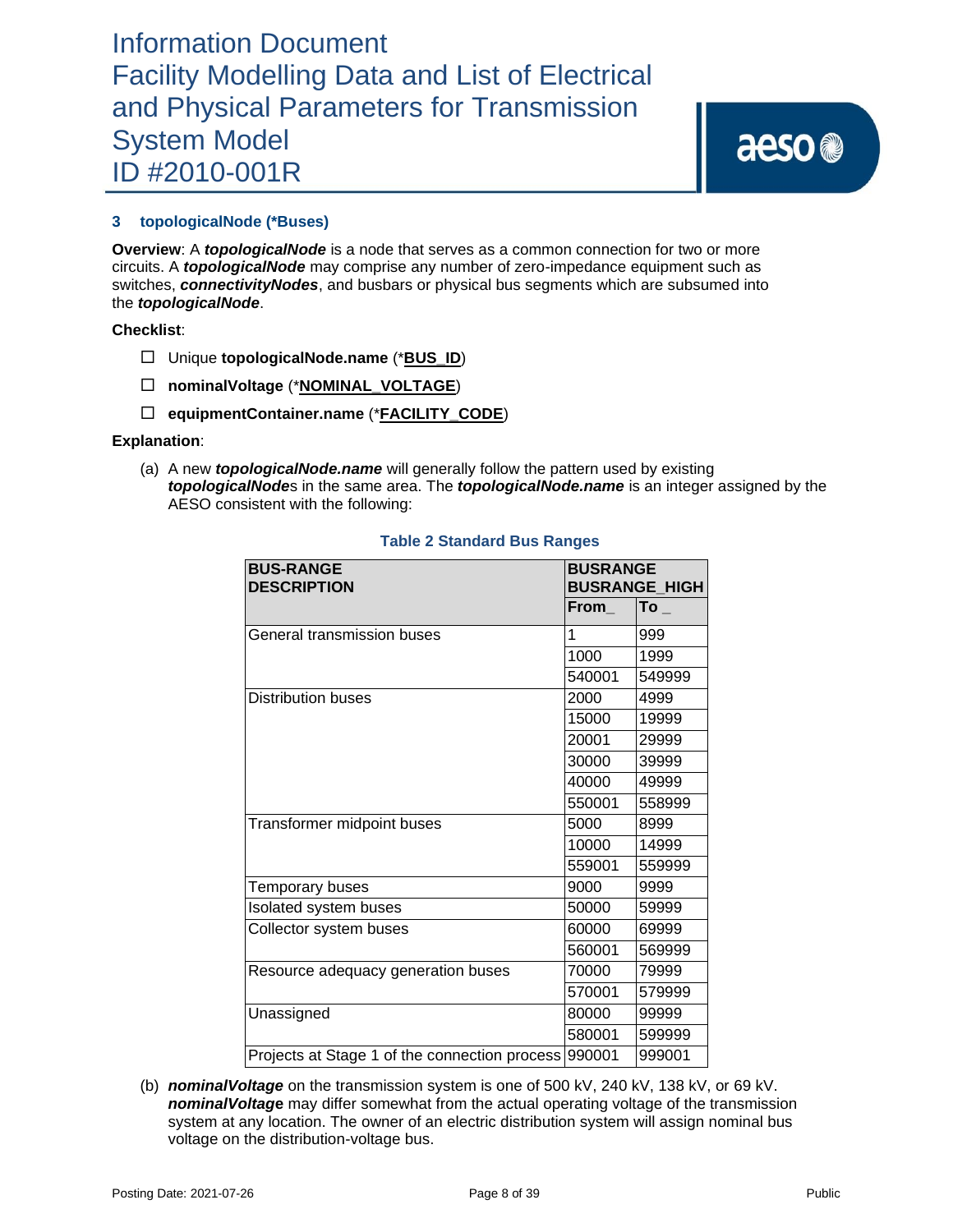(c) *equipmentContainer.name* (\***FACILITY\_CODE**) is the exact ASCII text string previously assigned by the AESO for the facility containing the *topologicalNode*.

### **4 Equipment (\*ELEMENTS)**

### **4.1 General requirements for conductingEquipment (\*Elements)**

**Overview**: A *conductingEquipment* is a current-carrying device that, by virtue of having inherent impedance, contributes to the admittance matrix of the power-flow model.

### **Checklist:**

- **Equipment.name (\*ELEMENT\_CODE)**
- **equipmentContainer.name (\*FACILITY\_CODE)**
- **operatorCompany (\*OWNER\_NAME)**
- **normallyInService** (\***NORMALLY\_INSERVICE**)
- $\Box$  Equipment or project in-service date
- $\Box$  Equipment or project decommissioning date, if known

### **Explanation:**

- (a) The *equipment.name* is the unique identifier assigned to each piece of conducting equipment. The identifier can be up to 20 characters consisting only of capital letters, the digits 0 through 9, periods and hyphens. The AESO may, upon request, provide assistance in selecting a unique identifier. Preferred identifiers are a simple, pronounceable, unambiguous word; or a short number optionally combined with one or more letters.
- (b) *equipmentContainer.name* provides clarity in identifying which facility contains the element. The *equipmentContainer.name* is the exact ASCII string the AESO previously assigned as the *FACILITY\_CODE* for the facility containing the equipment.
- (c) *operatorCompany* is the legal corporate name of the entity that holds title to the element.
- (d) *normallyInService* is identified as TRUE if the equipment is normally energized and able to carry current; and is identified as FALSE if the equipment is normally on standby or de-energized.
- (e) If the equipment is put in service by a maintenance change-out, the data submitter is to submit the date on which the change-out takes effect. If the equipment is put in service by an AESO project, the AESO will associate the equipment with that project number and energization number. Note that one energization may cover a period no longer than 3 months.
- (f) If the equipment is decommissioned by a maintenance change-out, the data submitter is to submit the date on which the change-out takes effect. If the equipment is decommissioned by an AESO project, the AESO will associate the equipment with that project number and energization number. Note that one energization may cover a period no longer than 3 months.

### **4.1.1 Element-to-Measurement Point Mapping**

**Overview**: Each measurement point is cross-referenced to elements that either sink asset or supply asset the metered power. Every **MP\_ID** serves one or more elements, either machines or loads.

### **Checklist**:

### **MP\_ID**

- **conductingEquipment.names** (\***ELEMENT\_CODE**s)
- □ Portion of **MP\_ID** delivered to or from each **conductingEquipment**.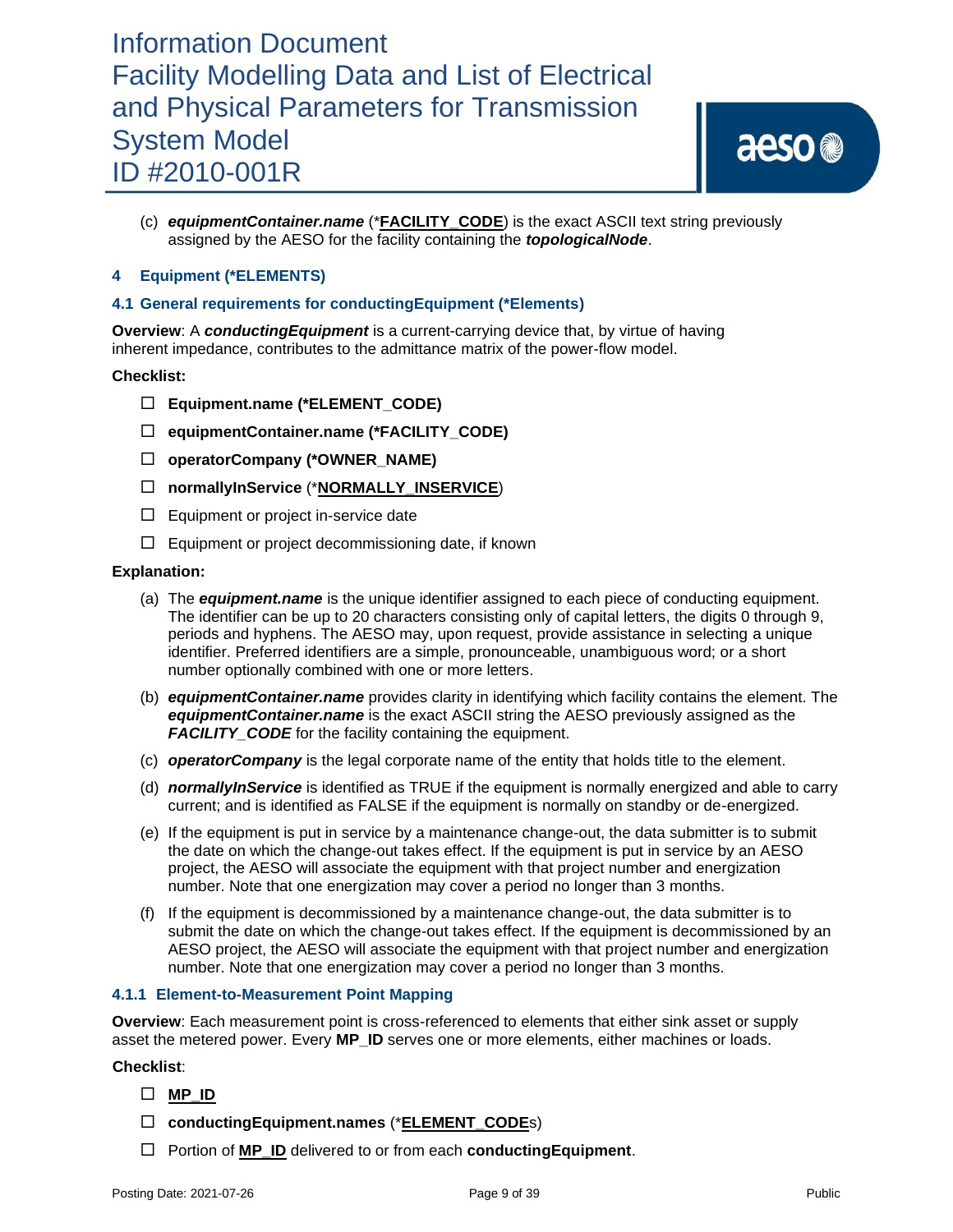### **Explanation**:

- (a) **MP\_ID** is the unique identifier assigned by the metering services provider
- (b) *conductingEquipment.name* is the exact ASCII string the data submitter previously assigned for the equipment.
- (c) The portions of the **MP\_ID** summed over all the *conductingEquipment* that serve that **MP\_ID** equal to one hundred percent (100%).

### **4.1.2 Applicable Dynamic Control Systems**

**Overview**: A dynamic control system is an automated system that operates within a 0.01 second to 10.0 second timeframe, to achieve prescribed relationships between selected system variables by comparing functions of these variables to effect control of an identified element. For the purposes of this appendix, the transfer function inherent to a machine itself is considered a "control system".

### **Checklist**:

- **conductingEquipment.name** (\***ELEMENT\_CODE**)
- $\Box$  Control system type
- □ Manufacturer
- □ Model
- $\Box$  Control system block diagram

### **Explanation**:

- (a) **conductingEquipment.name** is the exact ASCII string the data submitter previously assigned for the equipment.
- (b) Control system type is one of those listed in Table 3 below:

| <b>CONTROL_SYS</b>           | <b>Applies to</b>         |  |
|------------------------------|---------------------------|--|
| Compensator                  | Large individual machines |  |
| Exciter                      | Large individual machines |  |
| <b>Exciter limiter</b>       | Large individual machines |  |
| Generator/condenser          | Machines                  |  |
| Synchronous/induction motors | <b>Machines</b>           |  |
|                              |                           |  |
| Stabilizer                   | Large individual machines |  |
| Turbine governor             | Large individual machines |  |
| Remedial action scheme       | All element types         |  |
| Load                         | Loads                     |  |
| Converter controls           | Direct current converter  |  |
| Other power electronics      | All elements              |  |

### **Table 3 Standard Control Types**

(c) The equipment manufacturer generally provides the data submitter with the control system block diagram.

The AESO may identify the protection data that is to be provided to the AESO on a case-by-case basis through discussions with the legal owner. In general, underfrequency load shedding relays, under voltage load shed relays, synchrocheck relays, and synchronizers are essential to transmission modelling.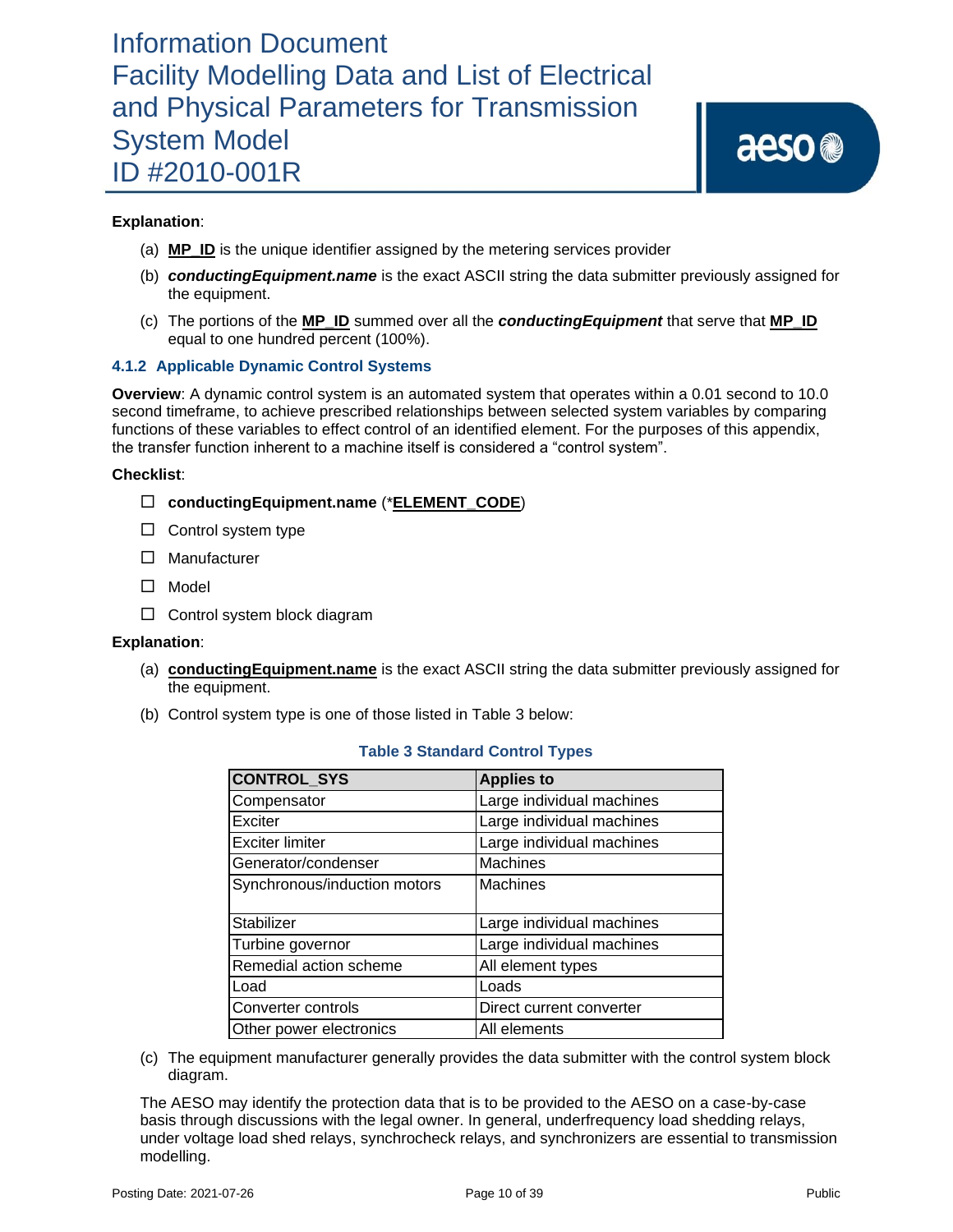aeso<sup>®</sup>

### **4.1.3 Applicable PSS/E or PSLF Software Model Data**

**Overview**: Submit dynamic model data that accurately represents the element's dynamic behaviour and appears on the WECC list of accepted standard Siemens PTI Siemens Power System Simulation for Engineering ("PSS/E") and GE – Positive Sequence Load Flow ("PSLF") software library models<sup>3</sup>. A userwritten model may be submitted along with the library model.

### **Checklist:**

- **conductingEquipment.name** (\***ELEMENT\_CODE**)
- $\square$  Model name
- $\Box$  Description of model
- □ Model block diagram
- $\square$  Parameter names
- $\square$  Parameter values
- $\Box$  Source-code or compiled object

- (a) The **conductingEquipment.name** is the exact ASCII string that was previously assigned for the equipment.
- (b) "Model Name" is the name of a standard library model on the WECC approved models list, to be submitted for every dynamic control system, regardless of whether a user-written model is submitted*.*
	- (i) In the case of power electronic control systems that the AESO determines cannot be adequately represented by a standard library model complete with its submitted parameters, an adequate detailed user-written model is to be submitted in addition to the standard library model.
	- (ii) This user-written model is to be adequate for dynamic study of the transmission system in the 0.01 seconds to 10 seconds timeframe and need not simulate proprietary detail of the flexible alternating current transmission system device. Any detailed user-written model submitted to the AESO may be distributed with the AESO dynamic data files.
	- (iii) Models are to be submitted for one or both of the PSS/E software and the PSLF software. The Institute of Electrical and Electronics Engineers ("IEEE") models may be submitted in addition to the PSS/E and PSLF models. If models are submitted in only one of PSS/E or PSLF the party responsible for submitting the data is to consult with AESO regarding converting the data to the other format.
- (c) A description is to accompany each model, providing a high-level assessment of the model's accuracy and the scenarios under which it is applicable.
- (d) A model block diagram is to be submitted for all user-written models, except for standard library models.
- (e) Parameter names are to be the same as specified for the model in the relevant software documentation.
- (f) All parameter values are to be provided; do not leave any parameter values blank.

<sup>&</sup>lt;sup>3</sup> The WECC list of accepted standard PSS/E and PSLF library models is available at www.wecc.org.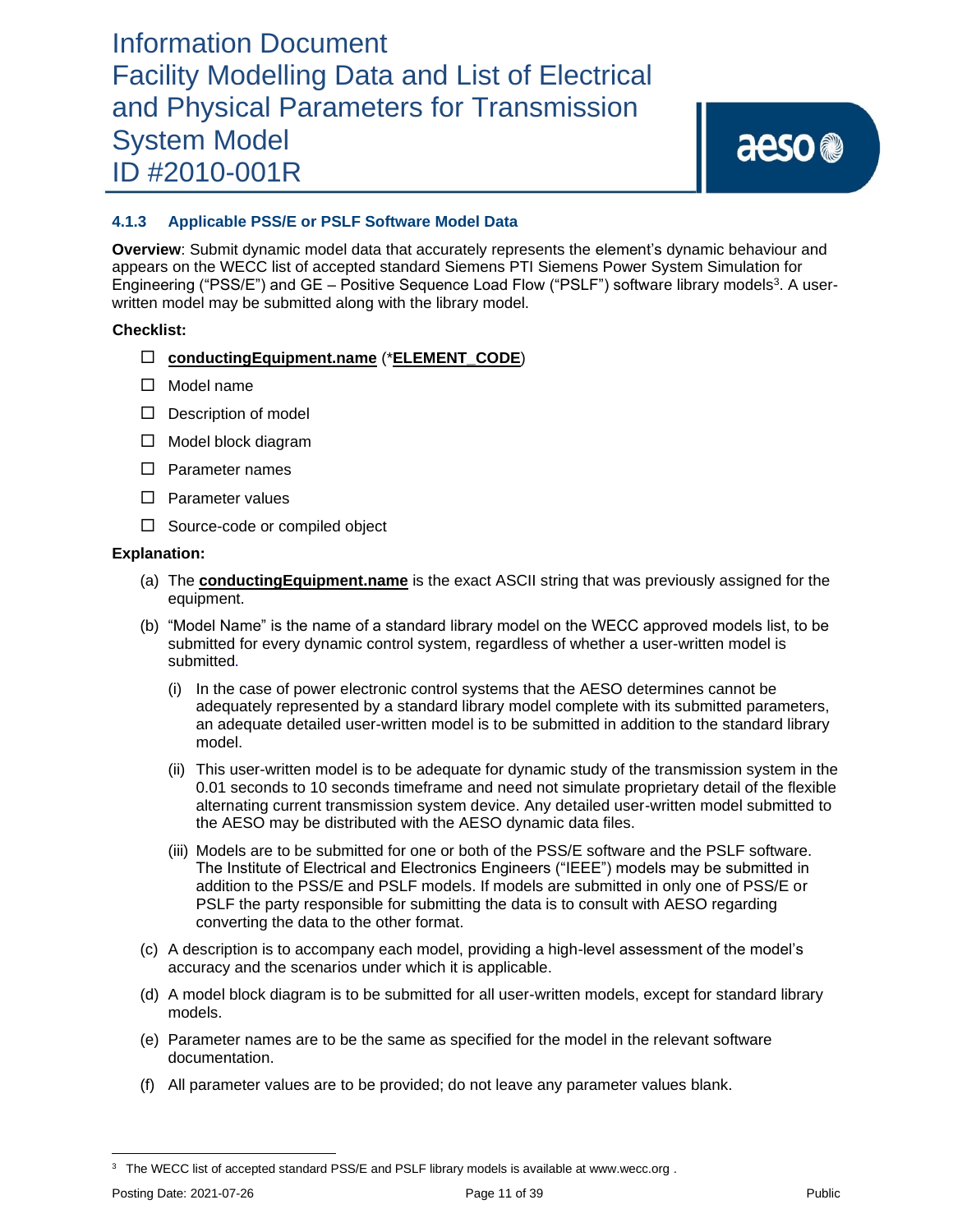- (g) The source code is a text listing of programmatic commands that represent a control system model. The compiled object is the machine code produced by a compiling the source code, which can then be called by the power system simulation program to simulate the control system behaviour and is often distributed as a ".dll" file type.
- (h) Model source code or compiled object is to be submitted for all user-written models, except for standard library models.

### **4.2 Transformers**

**Overview**: "Transformer" refers to a voltage transformer, phase-shifting transformer, voltage regulator or grounding transformer. Transformers have significant scope for variation from one transformer to the next. The data is requested in a standard format that can accommodate both common transformers and their variations; and more unusual transformers. Voltage regulators are modelled as the transformer tap changer of the associated power transformer. Test reports are not required for regulators.

### **Checklist**:

- $\Box$  Transformer nameplate
- $\Box$  Test report

#### **Explanation**:

- (a) A *powerTransformer* contains multiple windings and optionally tap-changers. A single nameplate describes all the *conductingEquipment* that the *powerTransformer* contains.
- (b) Test data in the test report is defined in C57.12.00, IEEE Standard for General Requirements for Liquid-Immersed Distribution, Power, and Regulating Transformers. Test data is to be provided for both positive and zero sequence. If the transformer has a tertiary delta winding, test data is provided for the tertiary delta winding closed and for the tertiary delta open circuited. Transformer impedances are not required for regulators.

### **4.2.1 Transformer Windings**

**Overview**: Refer to the AESO's *[Transformer](https://www.aeso.ca/rules-standards-and-tariff/iso-rules/section-502-15-reporting-facility-modelling-data/) Modelling Guide* for derivation of the transformer equivalent circuit and windings.

#### **Checklist:**

- **equipment.name** (\***ELEMENT\_CODE**)
- $\Box$  Winding identifier
- $\Box$  Connection (delta/wye)
- $\Box$  Neutral grounding status
- $\Box$  Grounding impedance
- $\Box$  Ratings
- $\Box$  Rated voltage
- $\Box$  Identification of the bus to which winding connects

#### **Explanation:**

(a) *equipment.name* is the exact ASCII string previously assigned to the *powerTransformer* that contains this winding.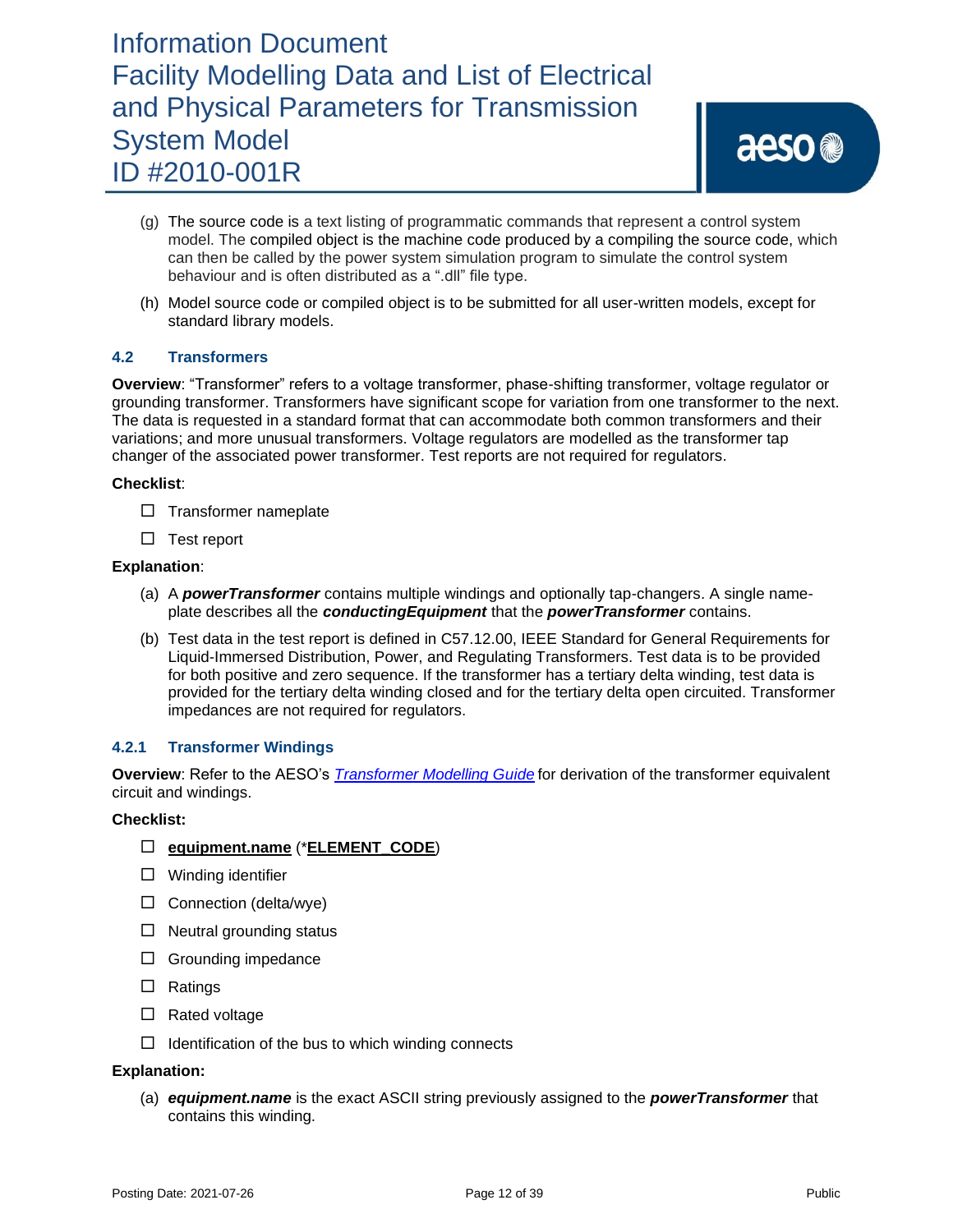aeso<sup>®</sup>

- (b) Provide the 2 seasonal normal ratings and 4 seasonal emergency ratings, as well as the terminations for each winding identifier consistent with the methodology documented in accordance with FAC-008-AB-3*.*
- (c) Submit the winding connection as either wye or delta for each winding. For other connections, please contact the AESO at PSMM@aeso.ca.
- (d) For each winding, neutral grounding status is "TRUE" if the winding is grounded and "FALSE" if the winding is ungrounded. The grounding impedance shall be resistance and reactance values expressed in ohms. Indicate solidly grounded windings by a grounding impedance of zero.
- (e) The ratings of the windings may be:
	- (i) Identical, for example, in a 2-winding transformer, primary and secondary windings are equally rated;
	- (ii) Related, for example, the 2 secondaries of a split-secondary are each half the rating of the primary;
	- (iii) Arbitrary, for example, the windings of a 3-winding transformer may all be differently rated.

Each winding may have one or more ratings, expressed in MVA. Provide all ratings for each winding, including provisional ratings. For each rating, indicate the condition under which the rating is valid. Clearly indicate which ratings are available and which are provisional. If the transformer capacity is limited by separate equipment, then also provide the limiting condition and its rating.

### **4.2.2 Transformer Tap Changers**

**Overview**: Windings may be associated with tap-changers. For each tap-changer on a winding, provide all of the following information:

### **Checklist**:

- $\square$  Tap points
- $\Box$  Tap-changing strategy (manual, automatic)
- $\Box$  On-load tap changing (True/False)
- □ Control band
- $\Box$  Actual tap

- (a) The voltage rating of each tap, for a voltage controlling tap-changer, the phase shift for each tap, for a phase-shifting transformer, or indicate that no tap-changer exists for this termination; and
- (b) the tap-changing strategy used, by choosing on of the strategies provided below in Table 4.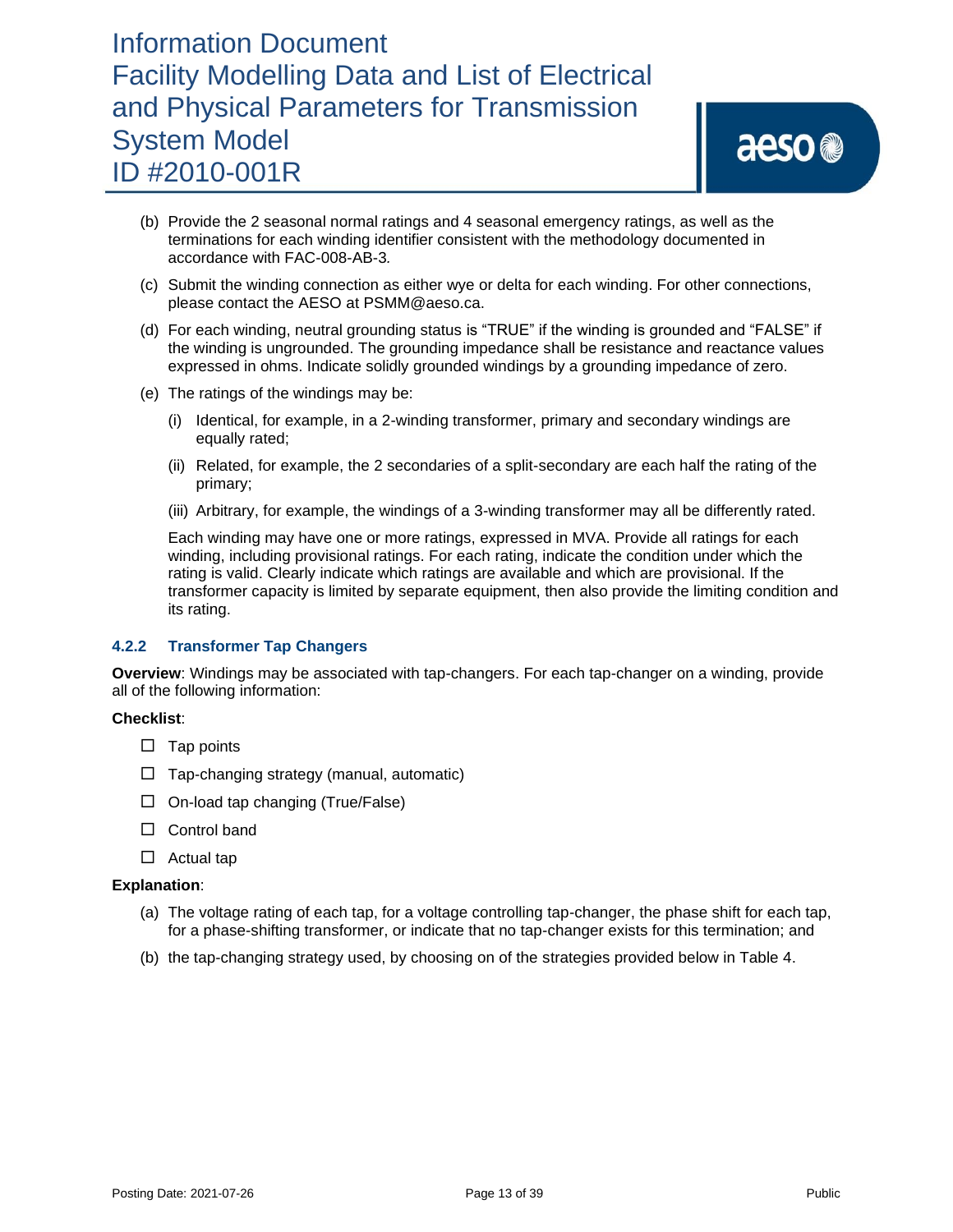### **TAP\_CHANGING\_CODE TAP\_CHANGING\_DESCR** OFF Off-load tap changing (having external controls on the transformer tank but requiring de-energization) OLTC-M On-load tap changing, manual-local OLTC-S On-load tap changing, supervisory (i.e. manual-remote) OLTC-A On-load tap changing, automatic (i.e. under-voltage regulation) FIXED Fixed taps that have no external control PHASE-P | Phase shifting, controlling MW PHASE-Q PHASE-Q PHASE-Q PHASE-Q

### **Table 4 Standard Tap-Changing Strategies**

- (i) Indicate which transformer termination is intended to be controlled by the tap-changing action, usually the "X" bushing of a distribution load transformer. If a remote bus is intended to be controlled, enter the bus number. Provide the voltage range for tap-changer control, in per-unit of the system nominal voltage.
- (ii) For a voltage controlling tap-changer, specify the control band as the maximum and minimum allowed voltage at the controlled bus. For a phase-shifting tap changer specify the control band as the power flow into the termination.
- (iii) Model the voltage regulator as a tap-changer on the directly connected winding.

### **4.2.3 Transformer Impedances**

**Overview**: Refer to the AESO's *Transformer Modelling Guide* for derivation of the transformer equivalent circuit. The equivalent circuit is to include positive and zero sequence resistance and reactance for every series branch in the equivalent circuit. The equivalent circuit is to include conductance and susceptance to ground for every shunt branch in the equivalent circuit.

### **Checklist**:

- $\Box$  Transformer equivalent circuit
- $\Box$  Positive and zero-sequence real and reactive impedances
- $\Box$  Positive and zero-sequence real and reactive shunt admittances
- $\Box$  Short-circuit impedances and load losses
- $\Box$  Open-circuit excitation currents and no-load losses
- $\square$  Phase angle shift
- $\Box$  Significant off-neutral impedance of tap-changing transformers

- (a) The equivalent circuit impedances are expressed in per-unit based on rated voltage of the transformer and on the MVA rating that was used to establish impedances.
- (b) Express short-circuit impedance in % and load loss in kW.
- (c) Express open-circuit excitation in % and no-load loss in kW.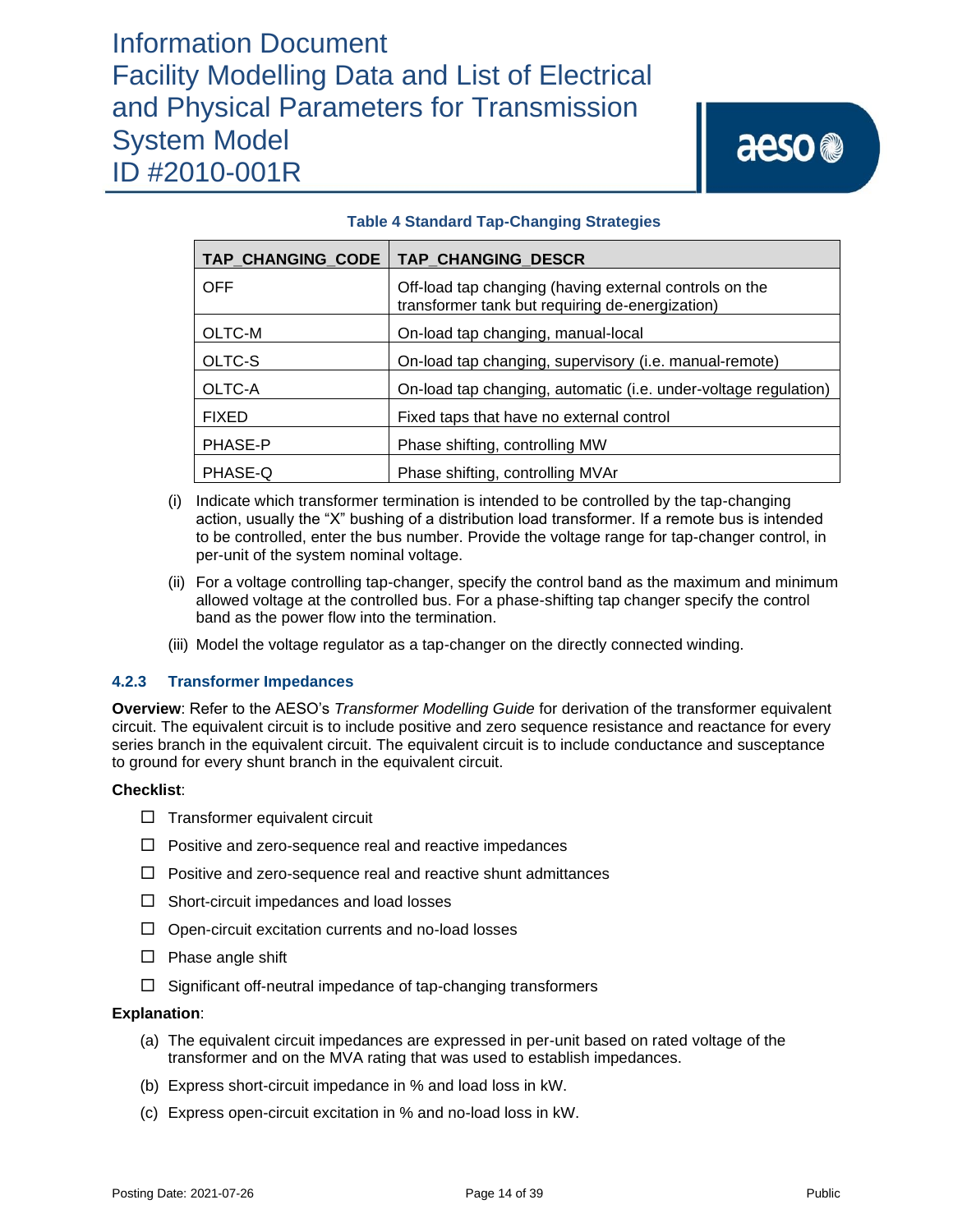- (d) If the transformer is a voltage transformer, submit the phase angle shift as a fixed value. If the transformer is a phase-shifting transformer, submit the phase angle limits. If the impedance of a transformer with taps differs by 15% or more from the impedance at the rated tap, then the tested impedance shall be submitted at the maximum and minimum taps in addition to the neutral tap, and at enough of the intervening taps so that the total difference from one submitted impedance to the next is always 25% or less.
- (e) The AESO will assign a 2-character circuit identifier for each impedance branch in the equivalent circuit.

### **4.3 Reactor and Capacitor Shunt Device**

**Overview**: A "Reactor and Capacitor Shunt Device" is a simple switched or fixed shunt device.

### **Checklist**:

- $\square$  Bank nameplate
- □ Capacitance (Farads)
- $\Box$  Inductance (Henrys)
- $\Box$  Rated MVA (Capacitive)
- $\Box$  Rated MVA (Inductive)
- $\square$  Rated voltage
- $\Box$  Control strategy
- $\Box$  Control bus
- $\Box$  Maximum control-band voltage
- $\Box$  Minimum control-band voltage
- $\Box$  Connection (delta/wye)
- $\Box$  Neutral grounding status
- $\Box$  Grounding impedance

### **Explanation**:

- (a) Express the rated MVA at the reactive or capacitor bank rated voltage.
- (b) Express the control strategy as one of the strategies provided below in Table 5:

### **Table 5 Standard Shunt-switching Strategies**

| <b>Strategy</b> | <b>Explanation of Strategy</b>                                            |
|-----------------|---------------------------------------------------------------------------|
| Fixed           | The shunt cannot be switched                                              |
| Manual          | The shunt can be switched on or off by personnel on site                  |
| Supervisory     | The shunt can be switched on or off remotely                              |
| Automatic       | The shunt switches on or off under control of an automated control system |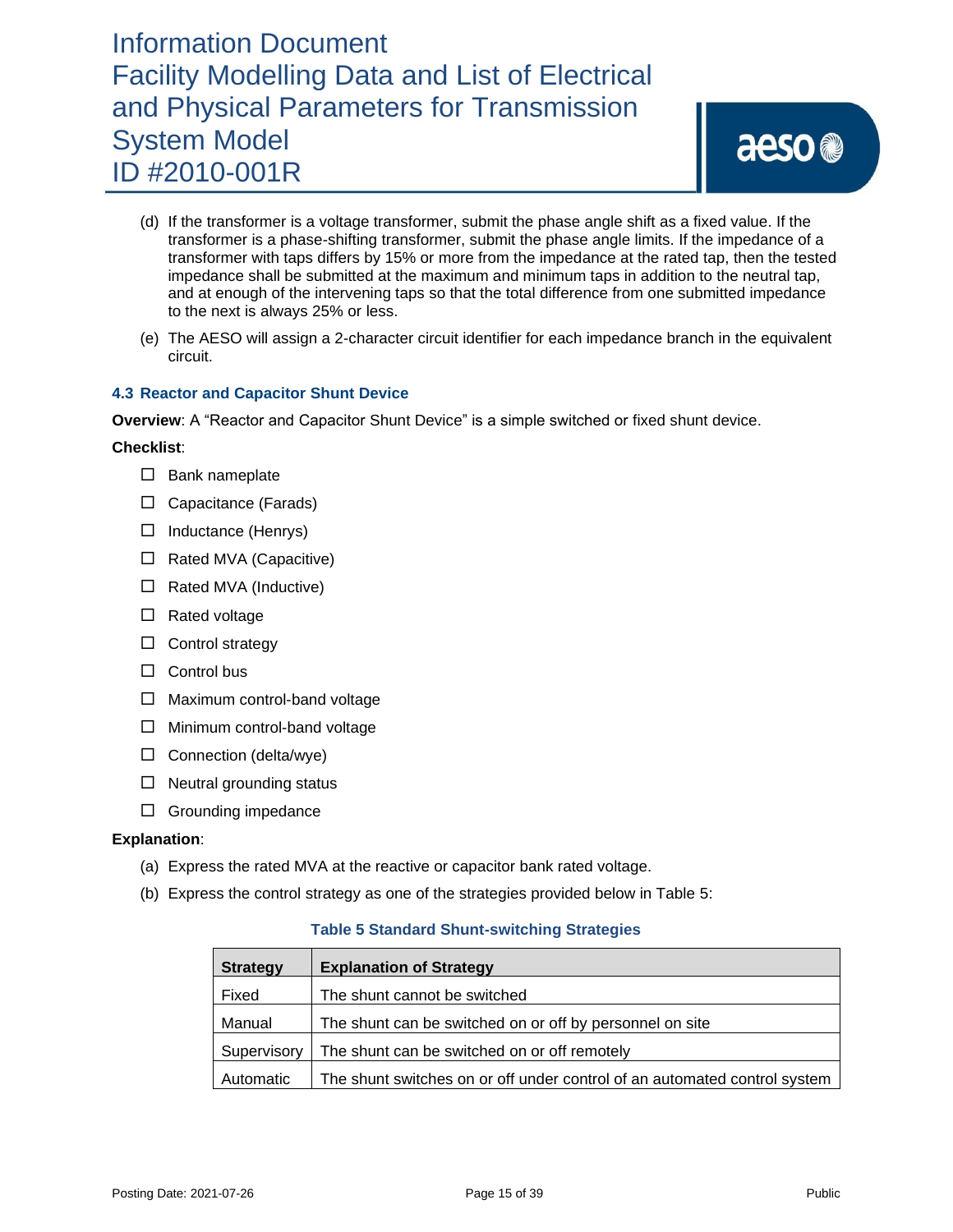# aeso<sup>®</sup>

- (c) The "Control Bus" is the bus at which the voltage is monitored for the purpose of controlling this shunt device. Refer to the bus by the **BUS\_CODE** assigned to the bus by the AESO.
- (d) Express maximum and minimum voltages of the control band in per-unit of the system nominal voltages in kV at the control bus.
- (e) Express grounding resistance and reactance in ohms, with zero indicating a solidly grounded bank.

### **4.4 Line Segments**

### **4.4.1 Line Segments Construction**

**Overview**: A "Line Segment" is a portion of a transmission line that has consistent physical attributes of conductor and cross-section throughout the length of the segment.

### **Checklist**:

- **conductingEquipment.name**
- $\Box$  Line segment length (km)
- $\Box$  Conductor type
- $\Box$  # of conductors per bundle
- $\Box$  Bundle spacing (m)
- $\Box$  Average sag (m)
- $\Box$  Typical tangent structure
- $\Box$  Typical structure height (m)
- $\Box$  Positive-sequence real and reactive impedances and susceptances
- $\Box$  Zero-sequence real and reactive shunt admittance

#### **Explanation**:

- (a) A tap off a line that enters a substation, irrespective of length, is to be designated as a separate line segment. However, if a line segment is:
	- (i) less than 500 metres and less than 20% of the line's total length from substation to substation;
	- (ii) less than 50 metres; or
	- (iii) less than 5% of the line's total length from substation to substation,

it can be considered part of the adjacent line segment.

(b) Conductor type is defined by name as shown in Table 6. If using a different conductor type, the conductor data sheet is to be submitted.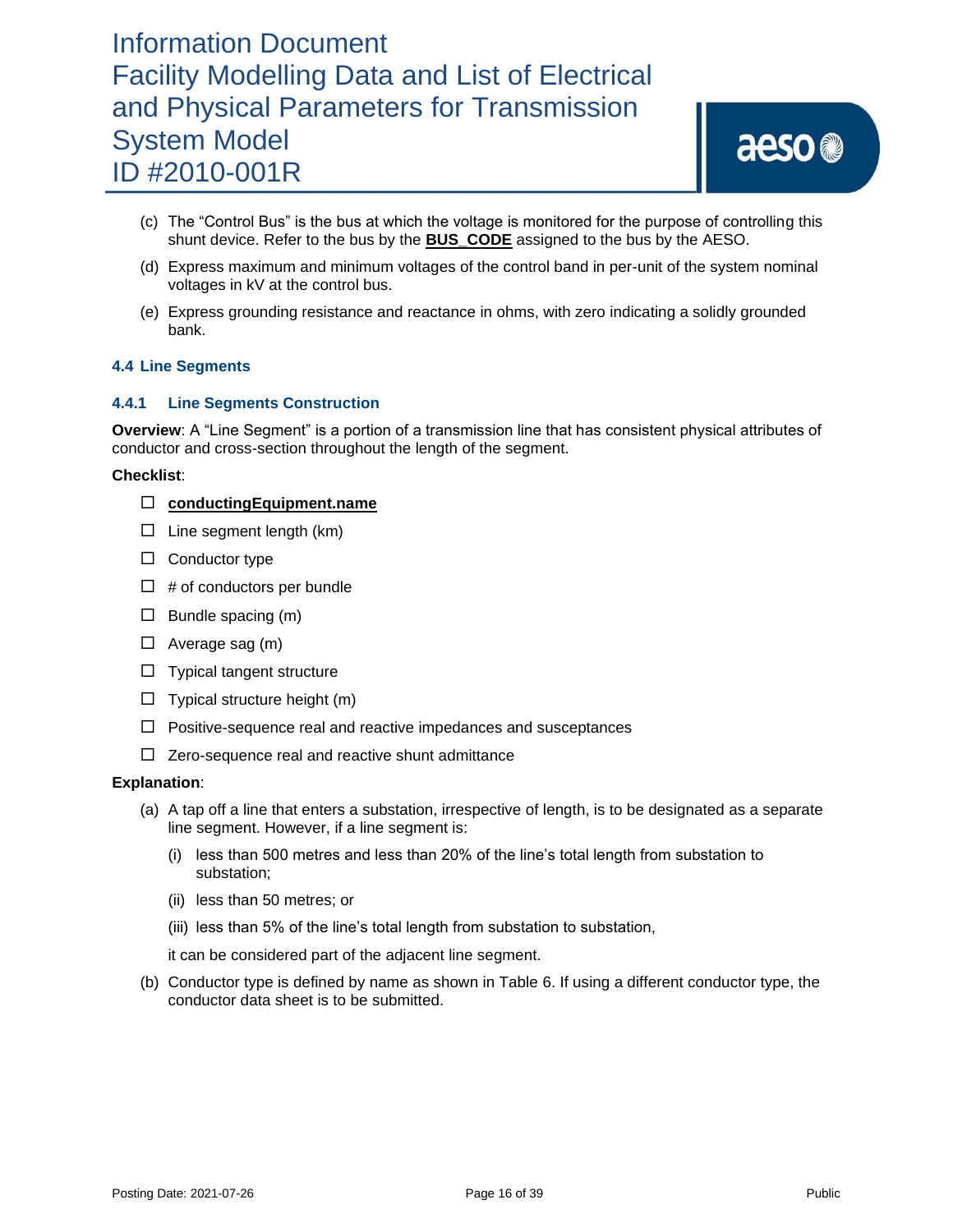### **Table 6 Conductors**

| <b>CONDUCTOR NAME</b> |
|-----------------------|
| <b>CHICKADEE</b>      |
| <b>COCHIN</b>         |
| <b>COREOPSIS</b>      |
| <b>COSMOS</b>         |
| <b>CROWSNEST</b>      |
| <b>CURLEW</b>         |
| DOVE                  |
| <b>DRAKE</b>          |
| <b>HADDOCK</b>        |
| HAWK                  |
| HORNBILL              |
| IBIS                  |
| LINNET                |
| <b>MERLIN</b>         |
| <b>OSPREY</b>         |
| PARTRIDGE             |
| <b>PELICAN</b>        |
| <b>PENGUIN</b>        |
| <b>PIGEON</b>         |
| RAVEN                 |
| <b>SPARROW</b>        |
| <b>TRILLIUM</b>       |
| WAXWING               |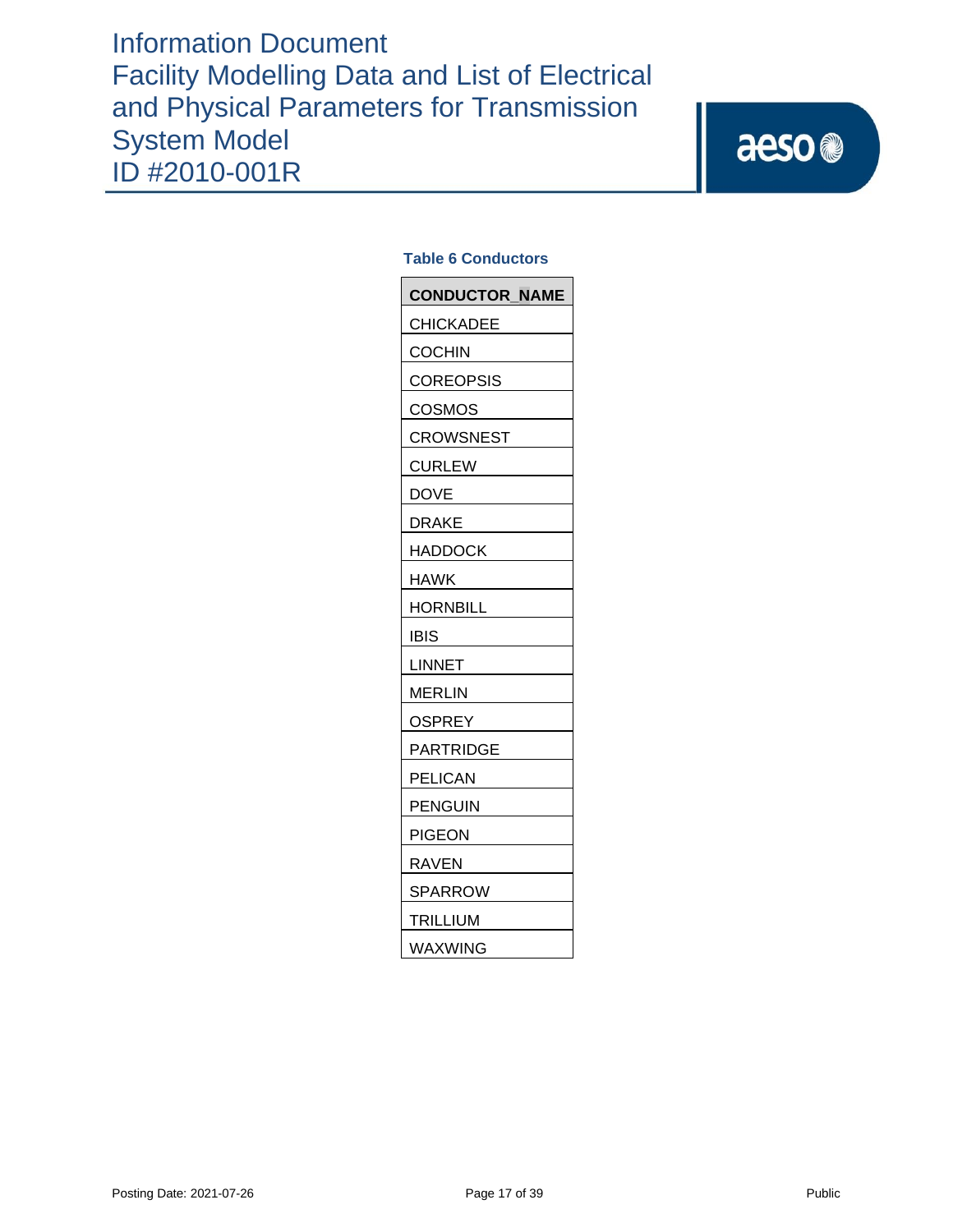# aeso<sup>®</sup>

- (c) The tangent structure is designated with a reference to the relevant structure drawings.
- (d) The structure height is measured from the ground to the lowest conductor.
- (e) Submit line segment impedance in ohms.
- (f) Submit line segment susceptance and terminal-shunt admittance in Siemens.
- (g) The submission includes the assumed ground resistivity (ohm-m) on which the values are calculated.

### **4.4.2 Line Segment Ratings**

### **Overview**: None

#### **Checklist**:

- □ Conditions
- □ Ratings
- $\Box$  Limiting factors

### **Explanation**:

- (a) The ampere ratings of the line segment for each of summer normal, summer emergency, winter normal and winter emergency conditions consistent with the methodology documented in accordance with FAC-008-AB-3.
- (b) The line segment rating as limited by the unconstrained line conductor thermal rating is identified for each condition. If the line segment has a more limiting rating, then identify the most limiting factor that limits the rating of the line segment. The line segment is considered to terminate at the breaker or breakers. Submit the rating corresponding to that limiting factor for each condition. Describe all applicable limiting factors as one of the factors that are provided below in Table 7:

| <b>CONDITION DESCR</b>        |
|-------------------------------|
| Circuit breaker               |
| Current transformer           |
| Line conductor thermal rating |
| Ground clearance              |
| <b>SLAPAC</b> dampers         |
| Underbuild                    |
| <b>Disconnect Switch</b>      |
| Jumpers                       |
| <b>Buswork</b>                |
| Protection setting            |
| Connectors                    |

### **Table 7 Capacity-limiting Conditions**

If some other factor limits the capacity of the line segment, then describe the factor in detail in a letter to the AESO.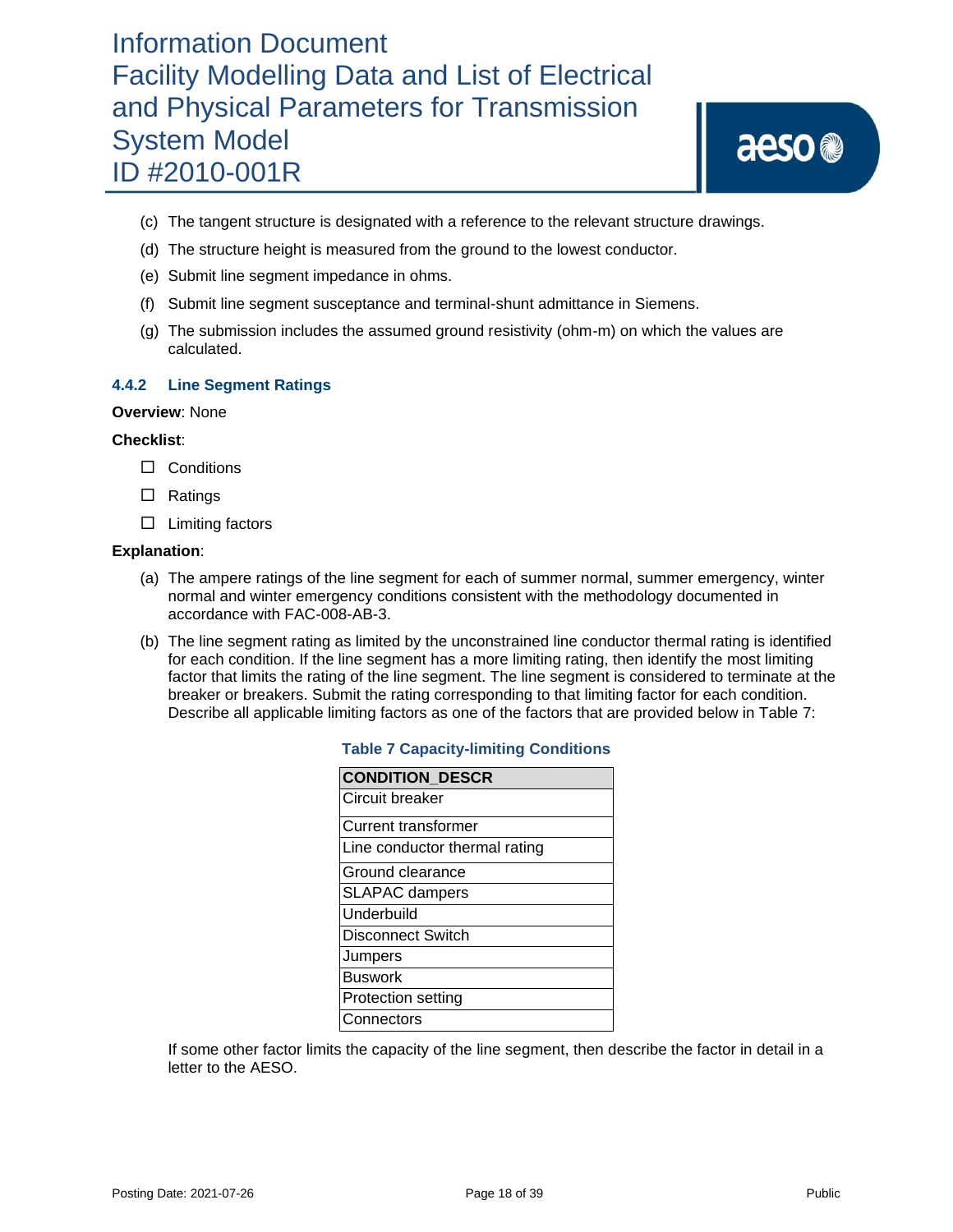aeso<sup>®</sup>

### **4.4.3 Line Mutuals**

### **Overview**: None

### **Checklist**:

The following is submitted for each line segment branch in the pair of line mutuals:

- **conductingEquipment.names** of the 2 line segment branches
- $\Box$  Real and reactive mutual impedances (ohms)
- $\Box$  Start-of-parallel distance (m)
- $\Box$  End-of-parallel distance (m)
- $\Box$  Assumed direction of flow for the mutual calculation

### **Explanation**:

- (a) When 2 line segments form any part of a parallel between 2 transmission lines, where:
	- (i) the length of the cumulative parallel is greater than 20% of the length of either line, from substation to substation; and
	- (ii) the separation of the parallel is less than 500 m,

the mutual impedances are submitted on a line segment-by-line segment basis.

- (b) Direction of flow is indicated by reference to the *topologicalNode*s at the line ends by declaring which *topologicalNode* current is presumed to be flowing from.
- (c) Start-of-parallel is the distance from the "from" end of the line segment branch to the point where the mutual coupling begins. If the entire length of the line segment branch parallels the other line segment branch this value will be 0.
- (d) End-of-parallel is the distance from the "from" end of the line segment branch, to the point at which the parallel ends. If the entire length of the line segment branch parallels the other line segment branch, this value will be the same as the line segment branch length.
- (e) Direction of flow is indicated by reference to the *topologicalNode*s at the line ends by declaring which *topologicalNode* current is presumed to be flowing from.

### **4.5 Generating Units, Aggregated Generating Facilities, Large Motors and Battery Energy Storage Facility**

**Overview**: A "Machine" is defined as a rotating generator, motor, or large power electronic converter set for the purposes of facility modelling. In the case of a collector-based generating facility, "collector" such as wind, or mini-hydro; "Machine" means the aggregated equivalent machine representing the power plant.

Table 8 summarizes the pertinent subsections of this section 4.5 for each type of machine.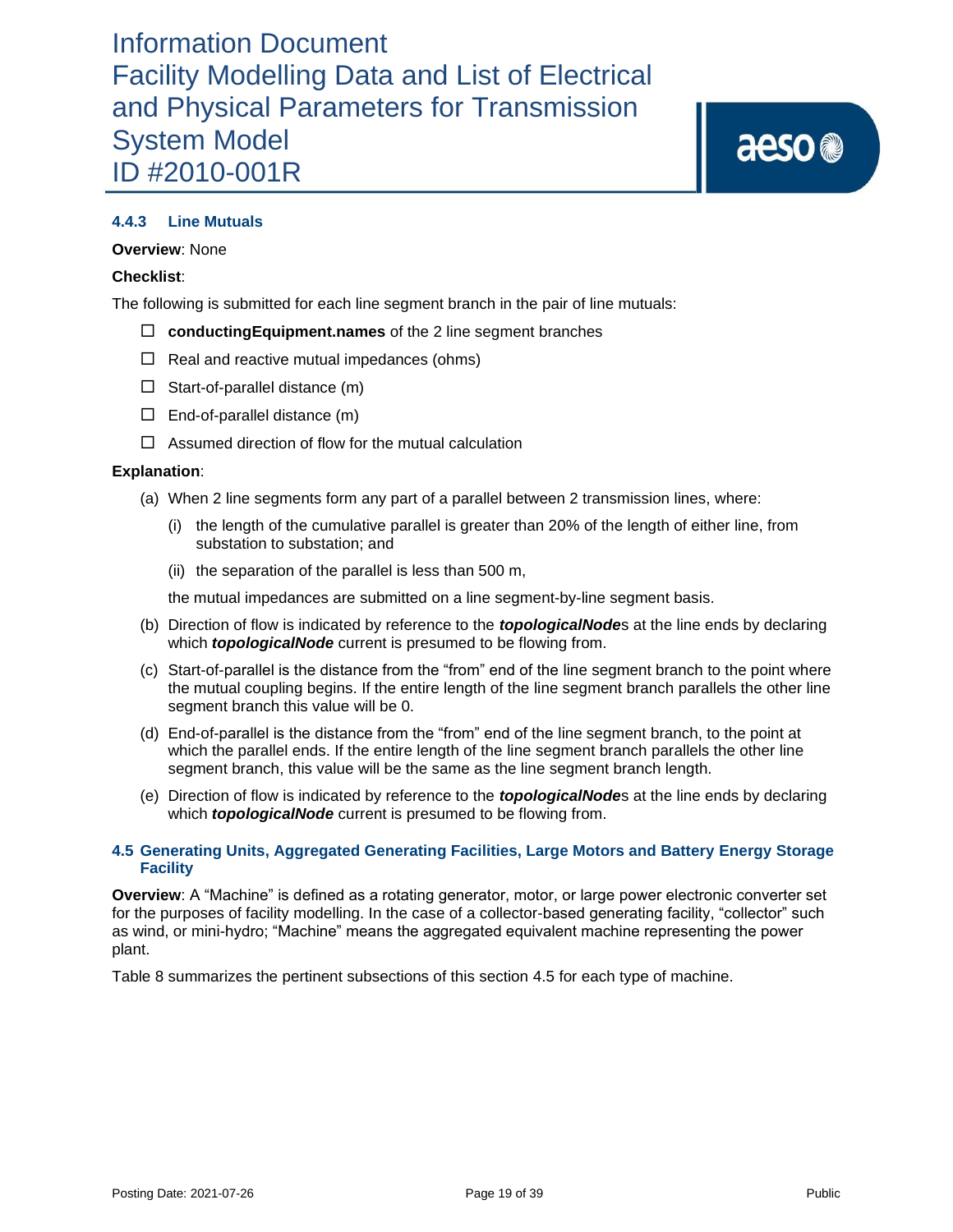# aeso<sup>®</sup>

| <b>Relevant</b><br><b>Section</b> | <b>Machine Type</b>                | Interconnected<br><b>Electric System</b><br><b>Connection</b>                          | Applicable maximum<br>authorized real power<br>size (MW)                                   |  |
|-----------------------------------|------------------------------------|----------------------------------------------------------------------------------------|--------------------------------------------------------------------------------------------|--|
| 4.5.1                             | Generating unit                    | Directly connected to<br>the transmission<br>system or an industrial                   | Greater than or equal to<br>5 MW for individual unit                                       |  |
| 4.5.2                             | Aggregated<br>generating facility  | complex                                                                                | Greater than or equal to<br>5 MW for each<br>aggregated generating<br>facility             |  |
| 4.5.3                             | Battery energy<br>storage facility | Directly connected to<br>the transmission<br>system or an industrial<br>complex        | Greater than or equal to<br>5 MW                                                           |  |
| 4.5.1                             | <b>Motors</b>                      | Directly connected to<br>the transmission<br>system                                    | Greater than or equal to<br>5 MW for each<br>individual unit                               |  |
| 4.5.1 and<br>4.5.4                |                                    | In an industrial complex                                                               | Greater than or equal to<br>1 MW for each<br>individual unit and                           |  |
|                                   |                                    | Connected to an<br>electric distribution<br>system at greater than<br>or equal to 1 kV | greater than or equal<br>to 5 MW for the<br>aggregated motors at<br>each point of delivery |  |
| 4.5.1 and<br>4.5.5                | Generating unit                    | Connected to an<br>electric distribution<br>system                                     | Greater than or equal to<br>5 MW at each point of<br>delivery                              |  |
| 4.5.2 and<br>4.5.5                | Aggregated<br>generating facility  |                                                                                        |                                                                                            |  |

### **Table 8 Summary of Relevant Sections for Generation or Machine Types**

### **4.5.1 Large individual machines**

**Overview**: "Large individual machines" are generating units or large electric motors of greater than or equal to 5 MW directly connected to the transmission system or directly connected to an industrial complex.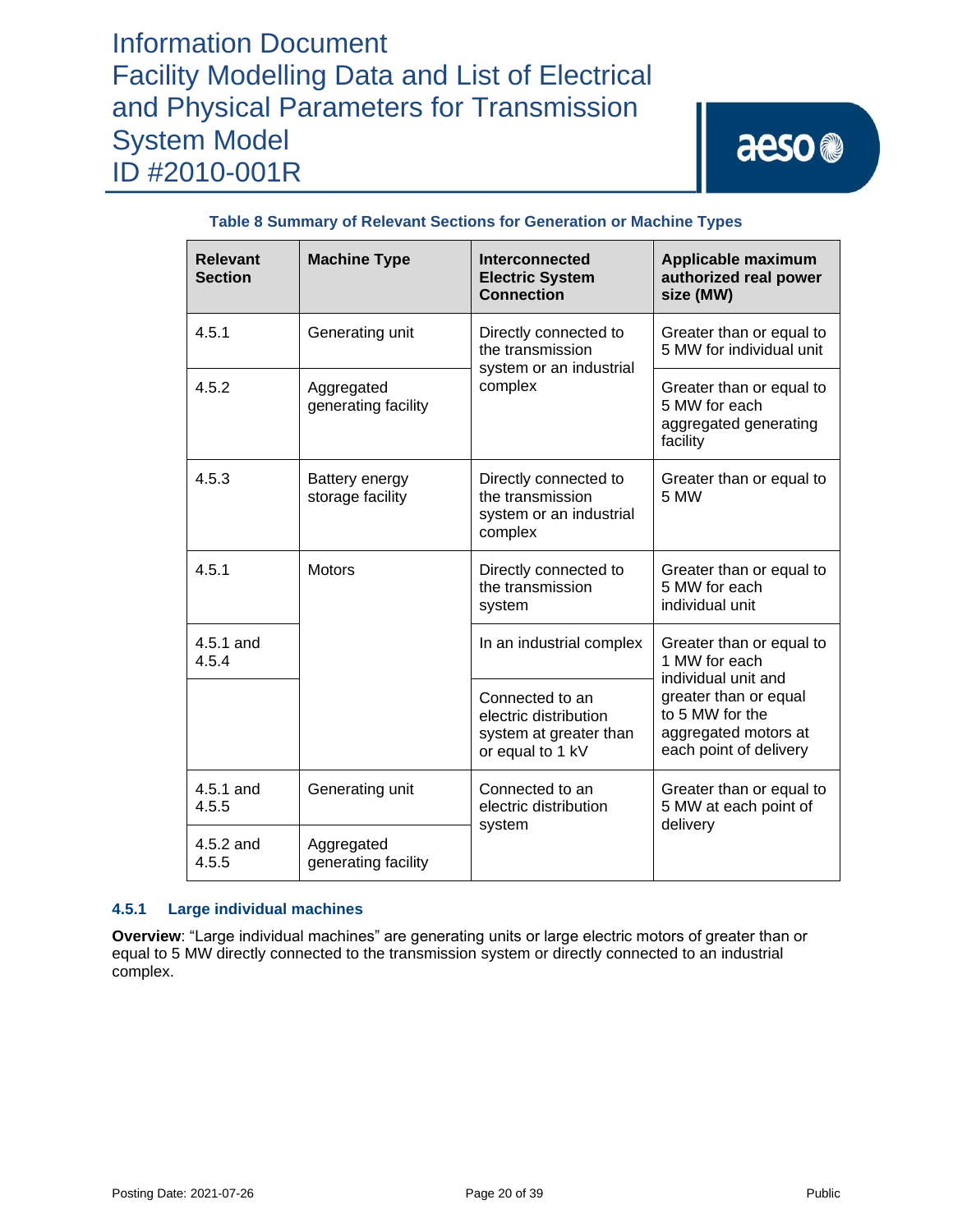aeso<sup>®</sup>

**Checklist**: (as applicable to the specific machine or converter type)

- □ Nameplate
- $\Box$  Manufacturer's datasheet, including at a minimum:
	- $\Box$  Rated machine capacity (MVA)
	- $\Box$  Rated voltage (kV)
	- $\Box$  Maximum authorized real power (MW)
	- $\Box$  Minimum stable generation (MW)
	- $\Box$  Reactive power capability curve
	- $\Box$  Inertia constant
	- $\Box$  Positive-sequence saturated and unsaturated subtransient reactance
	- $\Box$  Positive-sequence saturated and unsaturated subsynchronous reactance
	- $\Box$  Positive-sequence saturated and unsaturated synchronous reactance
	- $\Box$  Transient time constant
	- $\Box$  Subtransient time constant
	- $\Box$  Negative sequence resistance
	- $\Box$  Negative sequence synchronous reactance
	- $\Box$  Zero-sequence resistance
	- $\Box$  Zero-sequence synchronous reactance
	- $\Box$  Station service load (MW required when generation output is 0 MW)
	- $\Box$  Unit service load (incremental load (MW) per unit of generation (MW))
	- $\square$  Saturation
	- $\Box$  "G" for "generator or "M" for "Motor"
	- $\Box$  The bus to which machine connects
	- $\Box$  The "D" curve (for generators)
	- $\Box$  The "V" curve (for generators)
	- $\Box$  Power variation curve as a function of temperature
	- $\Box$  Nameplate of exciter (for synchronous generators)
	- $\Box$  Model validation test report

- (a) Machine inertia constant is the combination of the generator and driver (or for the motor and the connected load).
- (b) Express machine impedances in per-unit on machine power (MVA) rating and machine voltage (kV) rating.
- (c) For synchronous machines, submit both direct-axis and quadrature-axis impedances and time constants.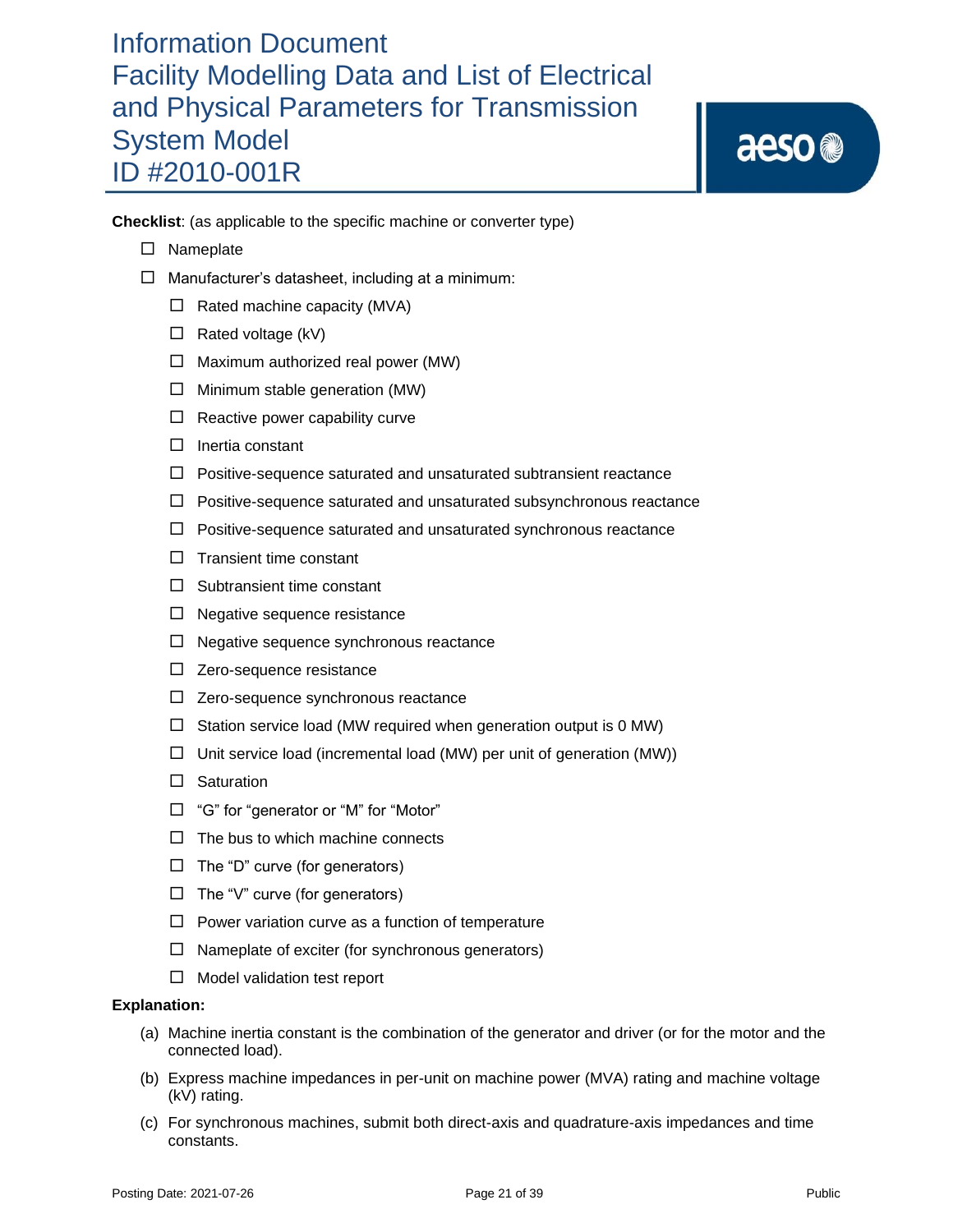aeso<sup>®</sup>

(d) Express saturation either as saturation factors or as a saturation curve.

### **4.5.2 Aggregated Generating Facility**

**Overview**: It is expected that the data associated with an aggregated generating facility, that has a total aggregated capacity of greater than or equal to 5 MW and is either directly connected to the transmission system or connected to an industrial complex, is provided separately for each collector group in accordance with Figure 1.



### **Figure 1: Typical Collector System Generators**

#### **Checklist: (as applicable to the specific machine or converter type)**

- $\Box$  Reduced representation diagram of collector system
- $\Box$  Positive-sequence total real and reactive impedance of the collector system
- $\Box$  Zero-sequence total real and reactive impedance of the collector system if grounded
- $\Box$  Positive-sequence real and reactive shunt admittance of the collector system
- $\Box$  Zero-sequence real and reactive shunt admittance of the collector system if grounded
- $\Box$  Step-up transformer Impedances
- $\Box$  Typical generator nameplate
- $\Box$  Count of individual generators
- $\Box$  Maximum authorized real power at collector bus (MW)
- $\Box$  Generator's manufacturer's data sheet, including at a minimum:
	- $\Box$  Generator type
	- $\Box$  Maximum real power output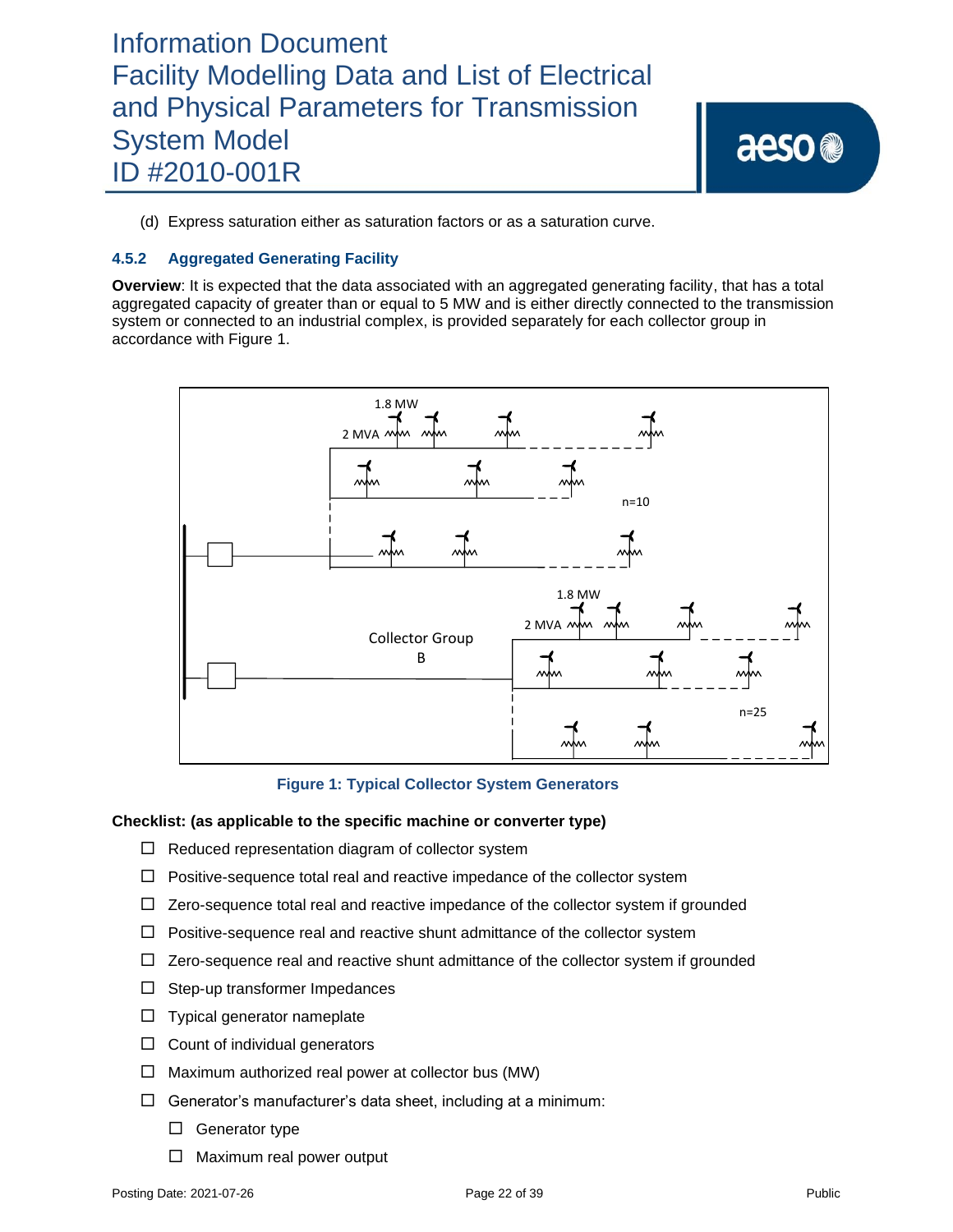aeso<sup>®</sup>

- $\Box$  Minimum real power operation
- $\Box$  Maximum reactive power output
- $\Box$  Minimum reactive power output
- $\Box$  Equivalent positive-sequence impedance for three-phase fault calculations
- $\Box$  Equivalent zero-sequence impedance for single-phase fault calculations
- □ Houseload
- $\Box$  Generator impedance
- $\Box$  Generator step-up transformer data
- $\Box$  Shunt device nameplate for shunt devices residing within turbine units
- $\Box$  Shunt device manufacturer's data for shunt devices residing within turbine units
- $\Box$  Count of individual shunt devices

### **Explanation:**

(a) The reduced model represents each collector group as the equivalent impedance of the collector network, a single aggregate wind generator and a single aggregate step-up transformer representing the sum of the individual turbines and turbine step-up transformers on that collector group. Figure 2 below shows the reduced model of the collector systems shown above in Figure 1.



### **Figure 2 Equivalent Collector System**

- (b) Collector equivalent impedances are expressed per-unit on collector nominal voltage and a 100 MVA base.
- (c) The individual data for a single wind turbine generator, and a typical generator nameplate, is to be submitted for each group of identical generators. If all wind turbine generators in a wind aggregated generating facility are identical, only one nameplate and one set of manufacturer's data need be submitted.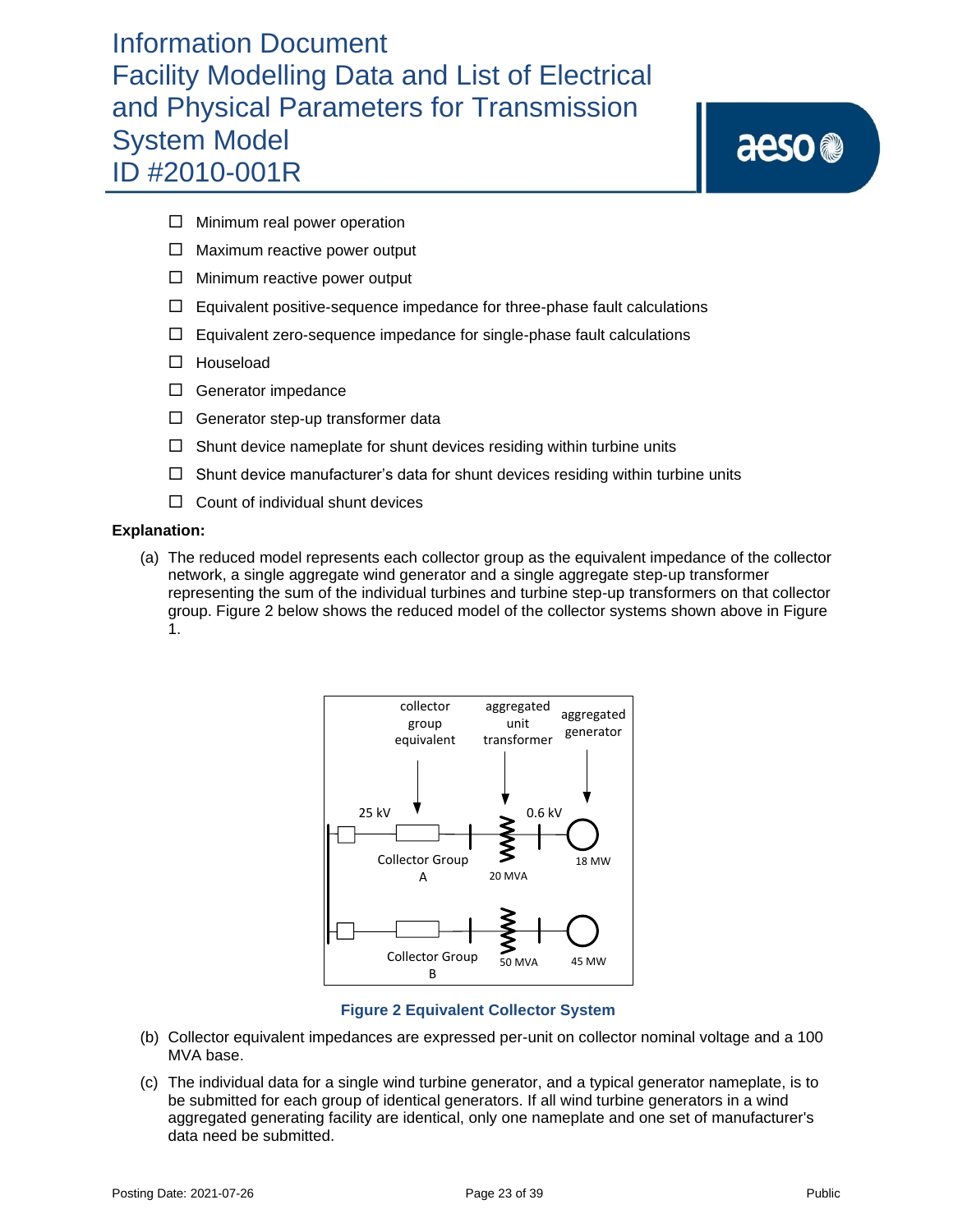- (d) Generator type will be one of: conventional synchronous, conventional induction, wound rotor induction with variable rotor resistance, doubly fed induction, or full converter.
- (e) Generator impedances are expressed in per-unit on the machine rated MVA base
- (f) Include with the collector-system generator data only those shunt devices that are distributed throughout the collector system within or at the turbine generator locations. Refer to section 4.3 of this Appendix to submit data for any shunt devices.
- (g) Refer to section 4.2 of this Appendix to submit the data for the generator step-up transformer. If all wind turbine generators in a wind aggregated generating facility are identical, only one set of data need be submitted.
- (h) The requirements to submit controls system data and dynamic modelling data apply to equivalent collector-system generators.

### **4.5.3 Battery Energy Storage Facility**

**Overview**: The AESO expects data to be submitted by a legal owner of battery energy storage facility that is governed by Section 502.13 of the ISO rules, *Battery Energy Storage Facility Technical Requirements* and Section 502.14 of the ISO rules, *Battery Energy Storage Facility Operating Requirements* and that have a maximum authorized discharging power and a maximum authorized charging power greater than or equal to 5 MW. The AESO expects that this data will be submitted separately for each collector group in accordance with Figure 3.



### **Figure 3 Typical Battery Energy Storage Facility**

### **Checklist**:

- $\Box$  Reduced representation diagram of collector system
- $\Box$  Maximum authorized charging power (MW)
- $\Box$  Maximum authorized discharging power (MW)
- $\Box$  Generator's manufacturer's data sheet, including at a minimum: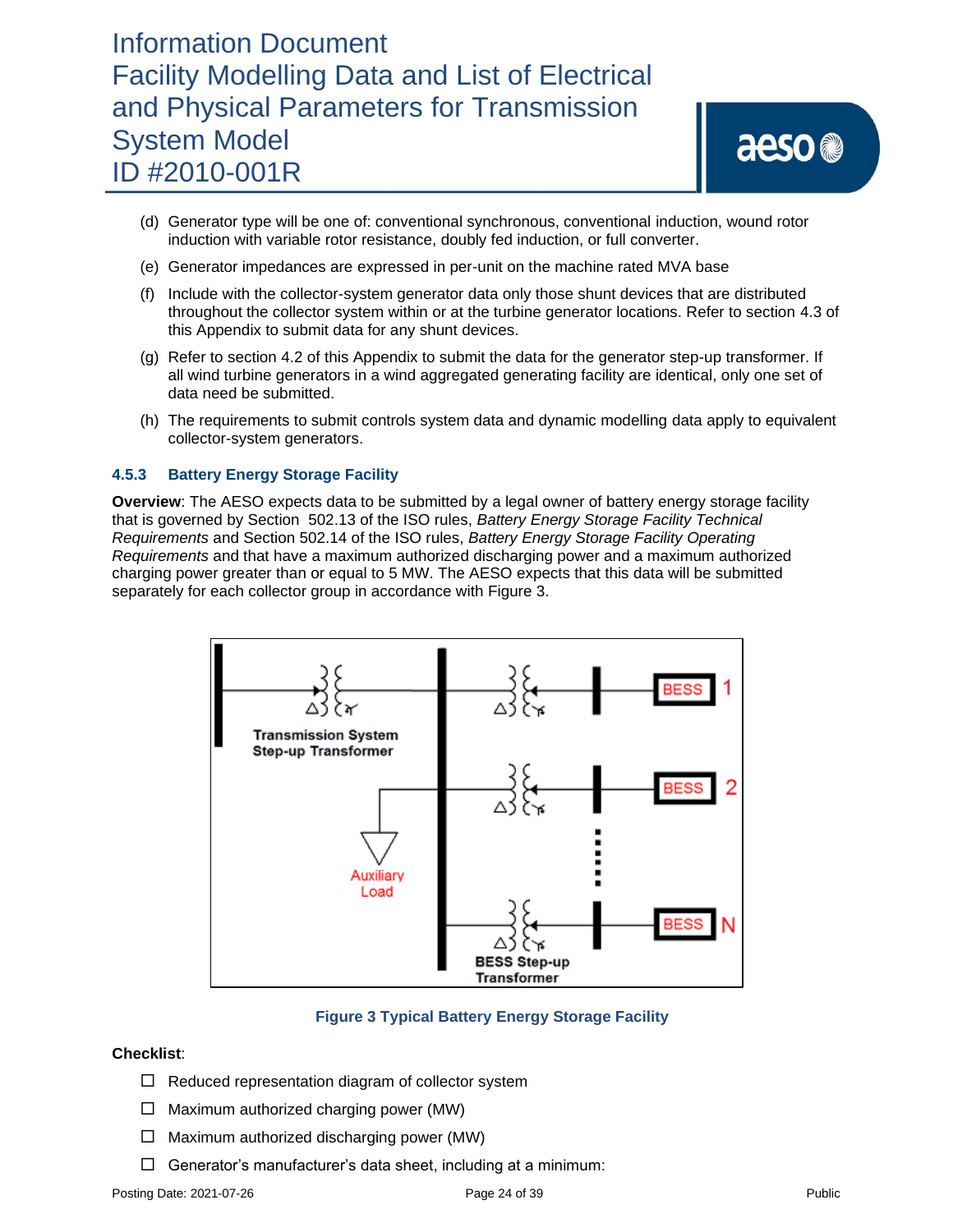aeso<sup>®</sup>

- $\Box$  Number of battery energy storage system converter units
- $\Box$  Unit converter rating (MVA)
- $\Box$  Rated terminal voltage (kV)
- $\Box$  Maximum temporary ratings and time characteristics
- $\Box$  Minimum real power operation
- $\Box$  Maximum reactive power output
- $\Box$  Minimum reactive power output
- $\Box$  Equivalent positive-sequence impedance for three-phase fault calculations
- $\Box$  Equivalent zero-sequence impedance for single-phase fault calculations
- $\square$  Converter type
- $\Box$  Equivalent converter series impedance
- $\square$  Battery type
- $\Box$  step-up transformers
- $\Box$  Auxiliary load characteristics
- $\Box$  Maximum continuous operation under maximum authorized discharging power (hours)
- $\Box$  Model validation report

### **Explanation**:

- (a) Maximum authorized charging power and maximum authorized discharging power are defined in the AESO's *Consolidated Authoritative Document Glossary*.
- (b) Maximum reactive power output and minimum reactive power output are calculated based on the maximum authorized charging power and maximum authorized discharging power.
- (c) The equivalent positive-sequence impedance is the impedance of the converter filter behind the converter step-up transformer. The total impedance of this equivalent impedance and converter step-up transformer determines the three-phase fault level at the point of connection.
- (d) Each battery energy storage converter unit consists of a step-up converter transformer, a converter, and a set of battery racks.
- (e) The auxiliary load consists of the converter cooling load and the substation base load. The cooling load, which is the major part of the auxiliary load in the battery energy storage facility, is usually a motor load and is a function of the power converted by the converter. When the converter operates at its maximum capacity, the cooling load and consequently the auxiliary load is maximum. The auxiliary load may have non-linear characteristics when compared to a converter load; however, for the purpose of modelling a simplified liner model as described in the following equation is preferred.

$$
P_{\text{Auxiliary}} = m \times P_{\text{Converter}} + P_{\text{Base Load}}
$$

**Where**  $P_{\text{auxiliary}} =$  Auxiliary load power (MW)  $m = slope$ Pconverter = Converter unit power (MW)  $P_{base load} = Base load power (Mw)$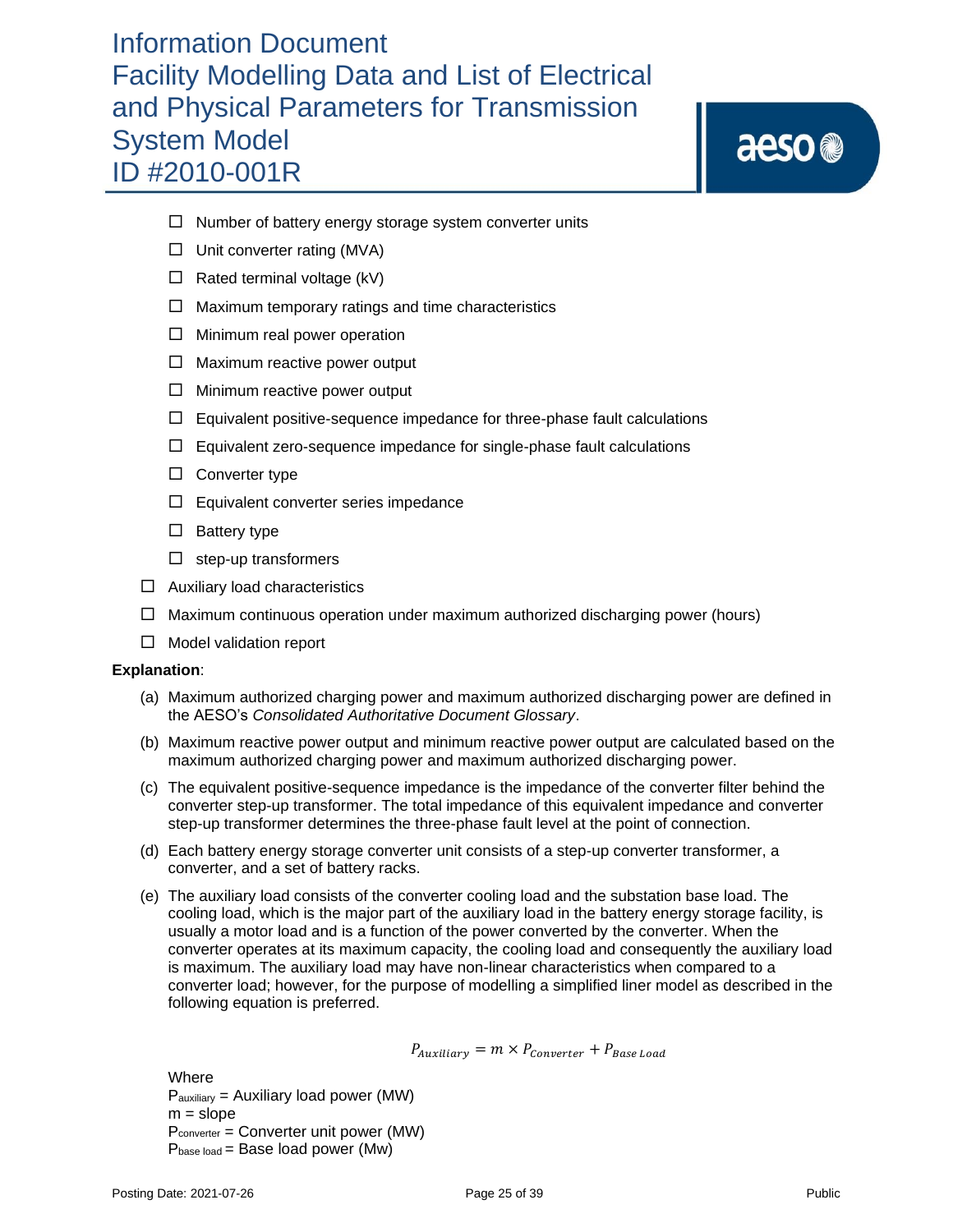aeso<sup>®</sup>

Figure 4, provided below, shows the characteristics of this simplified load relationship.



### **Figure 4 Auxiliary Load Characteristics Versus Converter Load (MW)**

(f) The auxiliary load may have a low power factor because it is a motor load. The load power factor or the reactive power at the auxiliary load value should be provided.

### **4.5.4 Industrial Complex Aggregated Machines and Distribution Connected Motors**

**Overview**: Aggregated machines are modelled as a totaled MVA equivalent for each type of machine such as induction motors, synchronous motors, and motors controlled by a power electronic drive that are located on the load side of a point of delivery where:

- (a) the individual machines are connected at a voltage of greater than or equal to 1000 V;
- (b) the individual machines have a capacity that is greater than or equal to 1 MW; and
- (c) the total connected capacity is greater than or equal to 5 MW.

If any of the previous 3 conditions are not true, the aggregated machine data does not need to be submitted.

### **Checklist**:

The checklist includes all applicable items of large individual machines or an aggregated generating Facility and:

- $\Box$  1/<sub>2</sub>-cycle fault contribution on the high voltage side of the Point of delivery
- $\Box$  3-cycle fault contribution on the high voltage side of the Point of delivery
- $\Box$  Aggregate low-voltage induction motors ratings in MVA
- $\Box$  Aggregate medium-voltage induction motors ratings in MVA
- $\Box$  Aggregate medium-voltage synchronous motors ratings in MVA
- $\Box$  Aggregate synchronous generators ratings in MVA
- $\Box$  Aggregate induction generators ratings in MVA

- (a) ½-cycle fault contribution is the asymmetric fault current, in amperes, coming from the industrial complex for a fault on the transmission system side of each of the supply transformers.
- (b) 3-cycle fault contribution is the symmetrical fault current, in amperes, coming from the industrial complex for a fault on the transmission system side of each of the supply transformers.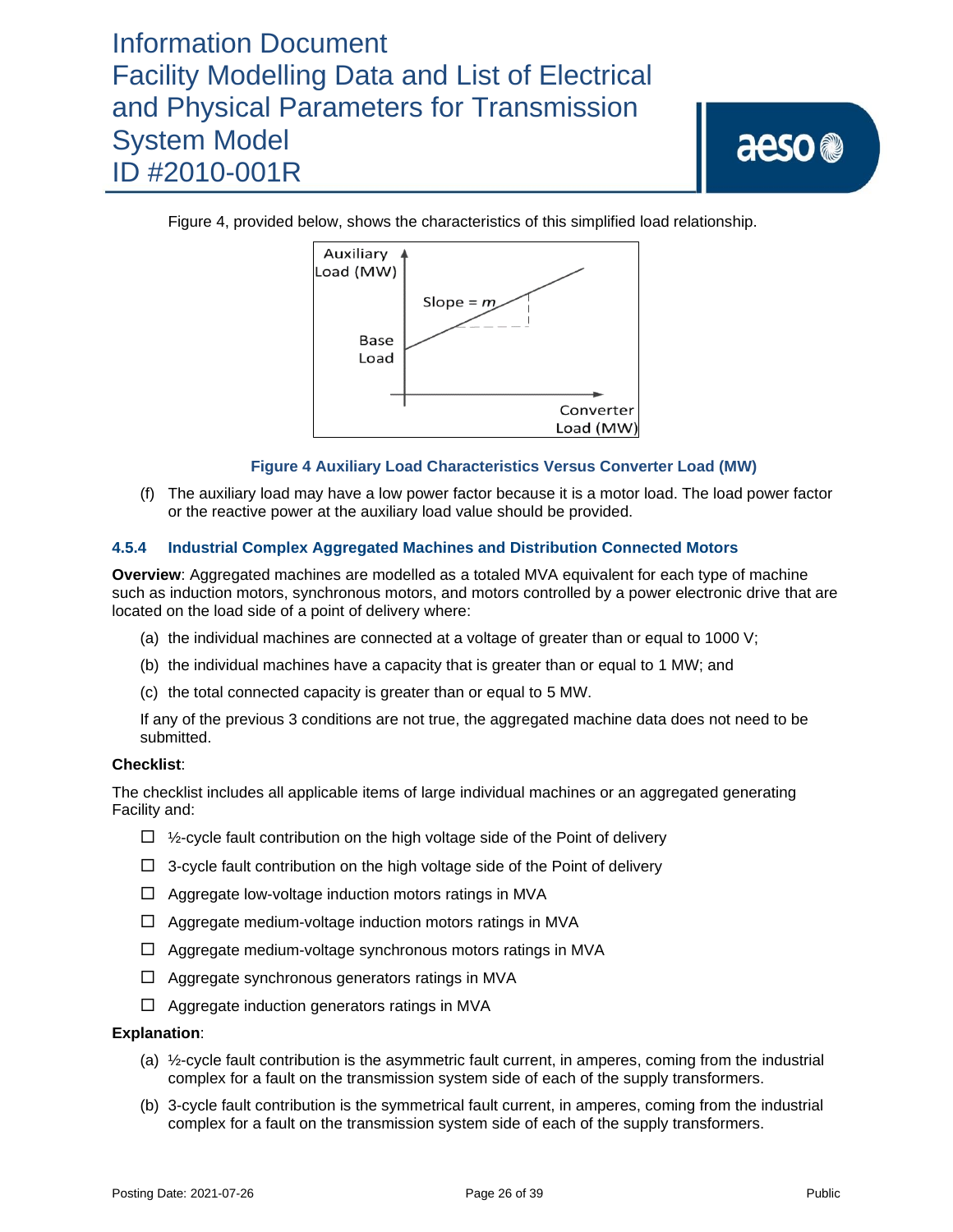- (c) Where multiple transformers supply a site, the faults are to be applied simultaneously to all supplying transformers.
- (d) Aggregate MVA is the sum of the rated MVA of all induction motors or generators in the specified class.
- (e) Low-voltage motors are those motors directly connected at a voltage of less than or equal to 1000 V, excluding all motors connected through variable-frequency drives.
- (f) Medium-voltage motors are those motors directly connected at a voltage of greater than 1000 V, excluding all motors connected through variable-frequency drives.
- (g) It is expected that aggregate MVA values include any machine that is also modelled as a large individual machine.

### **4.5.5 Distributed Energy Resources**

**Overview:** Aggregated distribution energy resources have a totaled MVA equivalent to distributionconnected generators located on the distribution side of a point of delivery, where the total distributionconnected capacity is greater than or equal to 5 MW.

The AESO has established the following two approaches for modelling distributed energy resources:

- (a) Legal owner provides detailed model of the distributed energy resources; or
- (b) Legal owner selects one of the typical parameter sets and includes the recommended typical parameters provided in Appendix 2.

Refer to Appendix 2 of this information document for further details about these approaches.

#### **Checklist:**

### **Data common to both approaches:**

- $\Box$  Generic Prime Mover Type.
- $\Box$  Provide generation general characteristics as listed in Table 9 in accordance to the Prime Mover Type.

| <b>Generation</b><br>Type | Indicate the<br><b>Machine type</b>        | coupled | Indicate if it Indicate if the Heat<br>is inverter- Recovery System is<br><b>linstalled</b> | Indicate the Reactive Power<br><b>Control Method</b> |  |
|---------------------------|--------------------------------------------|---------|---------------------------------------------------------------------------------------------|------------------------------------------------------|--|
| Solar                     |                                            | Yes     | <b>No</b>                                                                                   |                                                      |  |
| <b>Storage</b>            | N/A                                        |         | Yes/No                                                                                      |                                                      |  |
| Wind                      |                                            | Yes/No  | No                                                                                          |                                                      |  |
| <b>Hydro</b>              |                                            |         |                                                                                             | Voltage Control or Power Factor<br>Control           |  |
| <b>Gas</b>                | <b>Synchronous</b><br><b>lor Induction</b> |         | Yes/No                                                                                      |                                                      |  |
| <b>Diesel</b>             |                                            |         |                                                                                             |                                                      |  |
| <b>Biomass</b>            |                                            |         |                                                                                             |                                                      |  |

### **Table 9 Required Data by Prime Mover Type**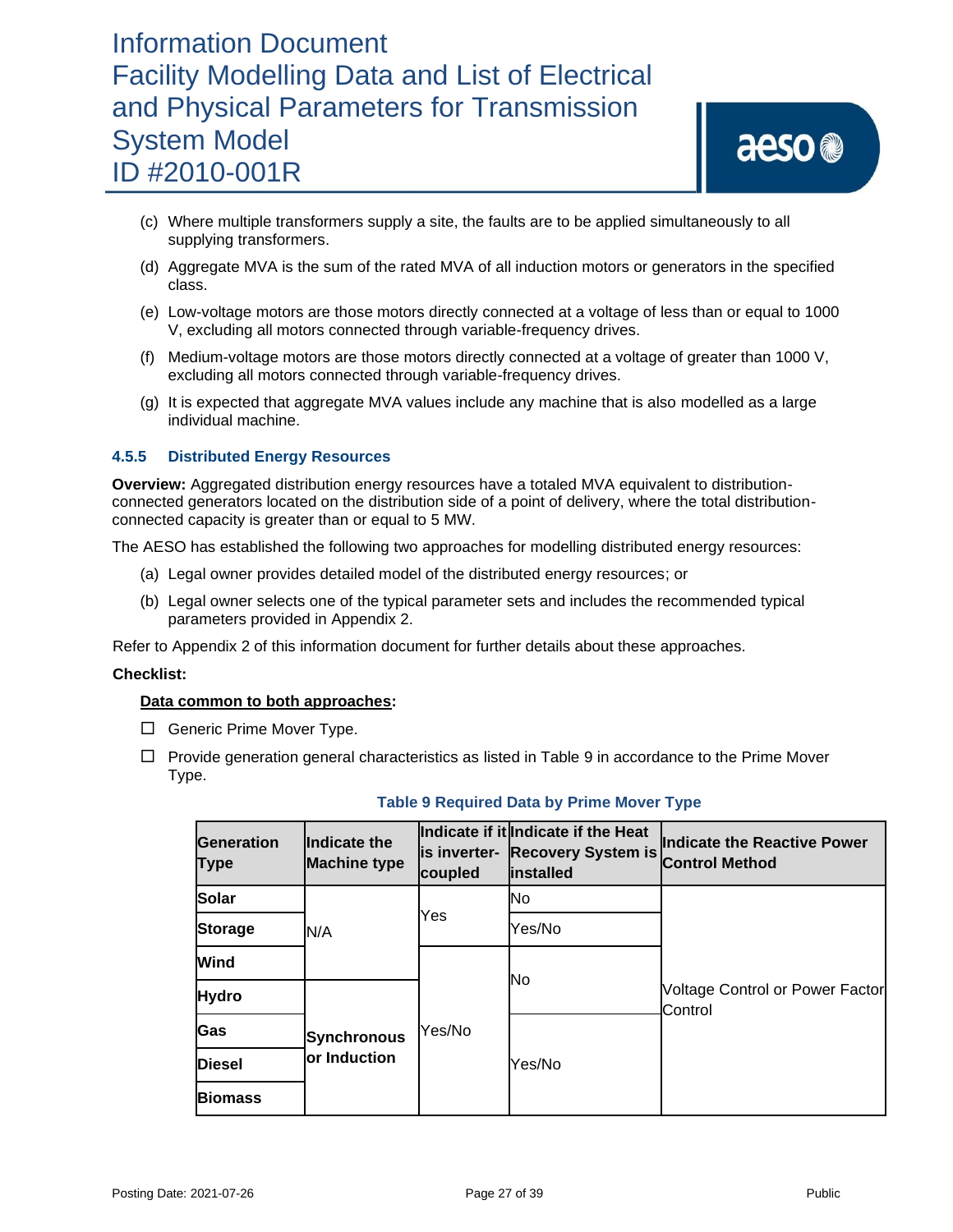aeso<sup>®</sup>

- $\Box$  Maximum authorized real power (MW)
- $\Box$  Minimum stable generation (MW)
- $\Box$  Reactive power capability (MVAr)
- $\Box$  Positive-sequence resistance and subtransient reactance
- $\Box$  Frequency control mode
	- $\Box$  No frequency control; or
	- $\square$  Droop mode and droop setting
- $\Box$  Type of Exciter (for synchronous generators)
	- $\Box$  Power factor and power factor setpoint; or
	- $\Box$  Voltage control and voltage control set point.
- $\Box$  Generator interconnection ride-through requirement
	- $\Box$  IEEE 1547-2003 IEEE Standard for Interconnecting Distributed Resources with Electric Power Systems
	- $\Box$  IEEE 1547-2014 IEEE Standard for Interconnecting Distributed Resources with Electric Power Systems - Amendment 1
	- $\Box$  IEEE 1547-2018 IEEE Standard for Interconnection and Interoperability of Distributed Energy Resources with Associated Electric Power Systems Interfaces. Ride Through: Abnormal Operating Performance Categories, Category II
- $\Box$  Impedance of feeder from distributed energy resource to transmission point of delivery
- D Distribution Feeder Data
	- $\Box$  Equivalent or reduced representation diagram of distribution feeder
	- $\Box$  Positive-sequence total real and reactive impedance of the distribution feeder
	- $\Box$  Zero-sequence total real and reactive impedance of the distribution feeder, if grounded
	- $\Box$  Minimum load on the feeder
	- $\Box$  Total generation capacity installed on the same feeder

### **Additional Data requirement for Approach 1**:

**Synchronous Generation Data**: The same requirements provided in section 4.5.1 of this appendix for large synchronous generating unit applies

**Inverter-based Generation Data**: The same requirements provided in section 4.5.2 of this appendix for aggregated generating facilities applies

### **Step-Up Transformer:**

- $\Box$  Transformer impedances
- $\Box$  Transformer equivalent circuit
- $\Box$  Positive and zero-sequence real and reactive impedances
- $\Box$  Positive and zero-sequence real and reactive shunt admittances
- $\Box$  Short-circuit impedances and load losses
- $\Box$  Open-circuit excitation currents and no-load losses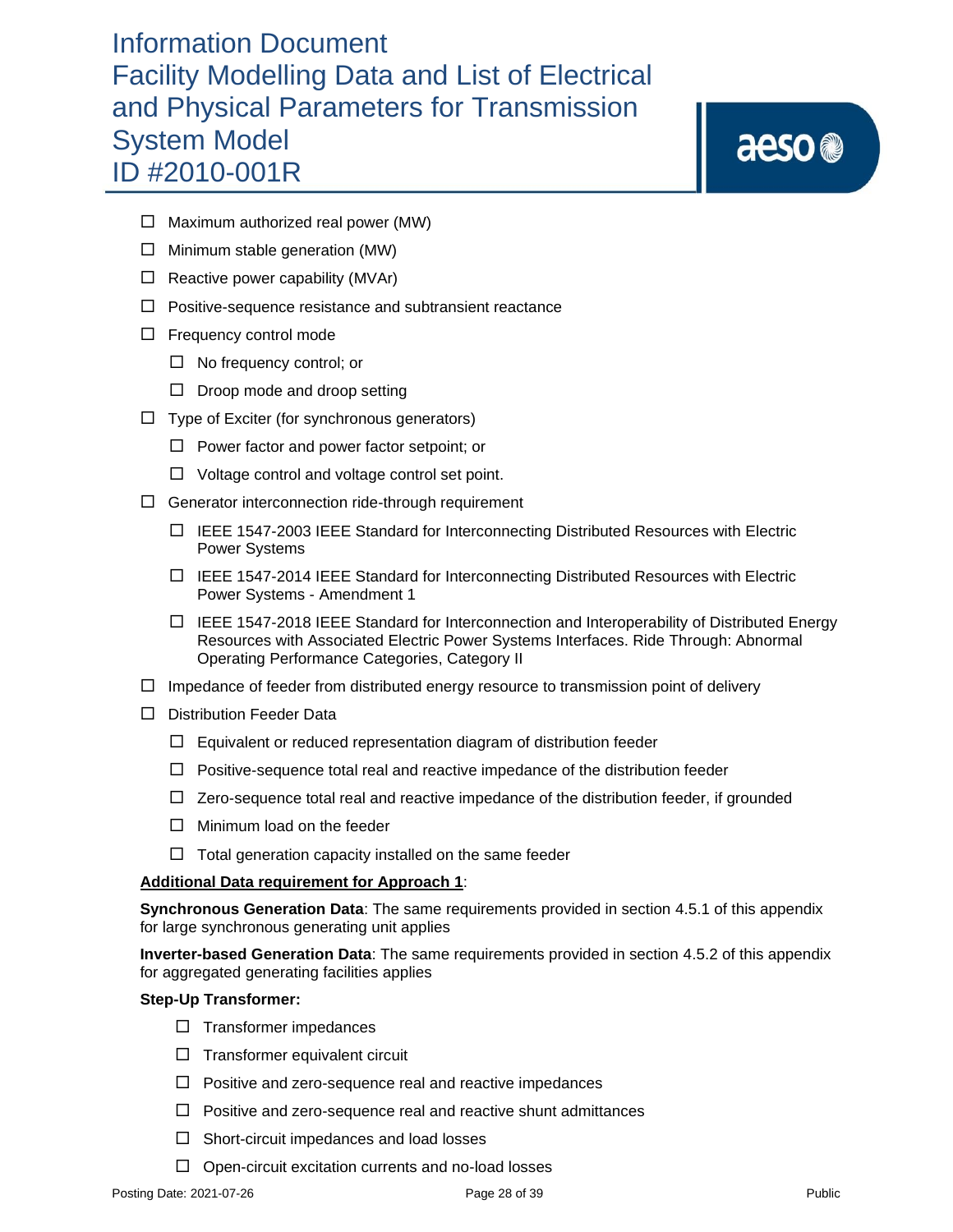aeso<sup>®</sup>

 $\square$  Phase angle shift

 $\Box$  Significant off-neutral impedance of tap-changing transformers

### **4.6 High-voltage Direct Current Converter Terminals**

**Overview**: Data requirements are to be established through discussion with the AESO.

### **4.7 Series Compensation**

**Overview**: Series compensation is a series component, typically a reactor or capacitor, which modifies the series reactance of a line.

### **Checklist**:

- □ Nameplate
- $\Box$  Reactive power (MVAr) rating
- $\square$  Rated voltage
- □ Rated current
- $\square$  Control strategy

### **Explanation**:

Discuss the control strategy with the AESO to identify which details are to be submitted.

### **4.8 Static VAr Compensators**

**Overview**: A "Static VAr Compensator" is a shunt-connected capacitive or inductive conducting equipment whose output is automatically and rapidly adjusted to maintain or control some parameter of the electrical power system, typically voltage.

### **Checklist**:

- □ Nameplate
- $\Box$  Maximum/minimum MVA (Capacitive)
- $\Box$  Maximum/minimum MVA (Inductive)
- $\Box$  Rated voltage
- $\Box$  Control strategy
- $\Box$  Control bus
- $\Box$  Maximum control-band voltage
- $\Box$  Minimum control-band voltage
- $\Box$  Connection (Delta/Wye)
- $\Box$  Neutral grounding status
- $\Box$  Grounding impedance

- (a) Reactive power (MVAr) rating is to be expressed at the shunt-connected equipment rated voltage.
- (b) The control strategy is one of the strategies summarized in Table 10.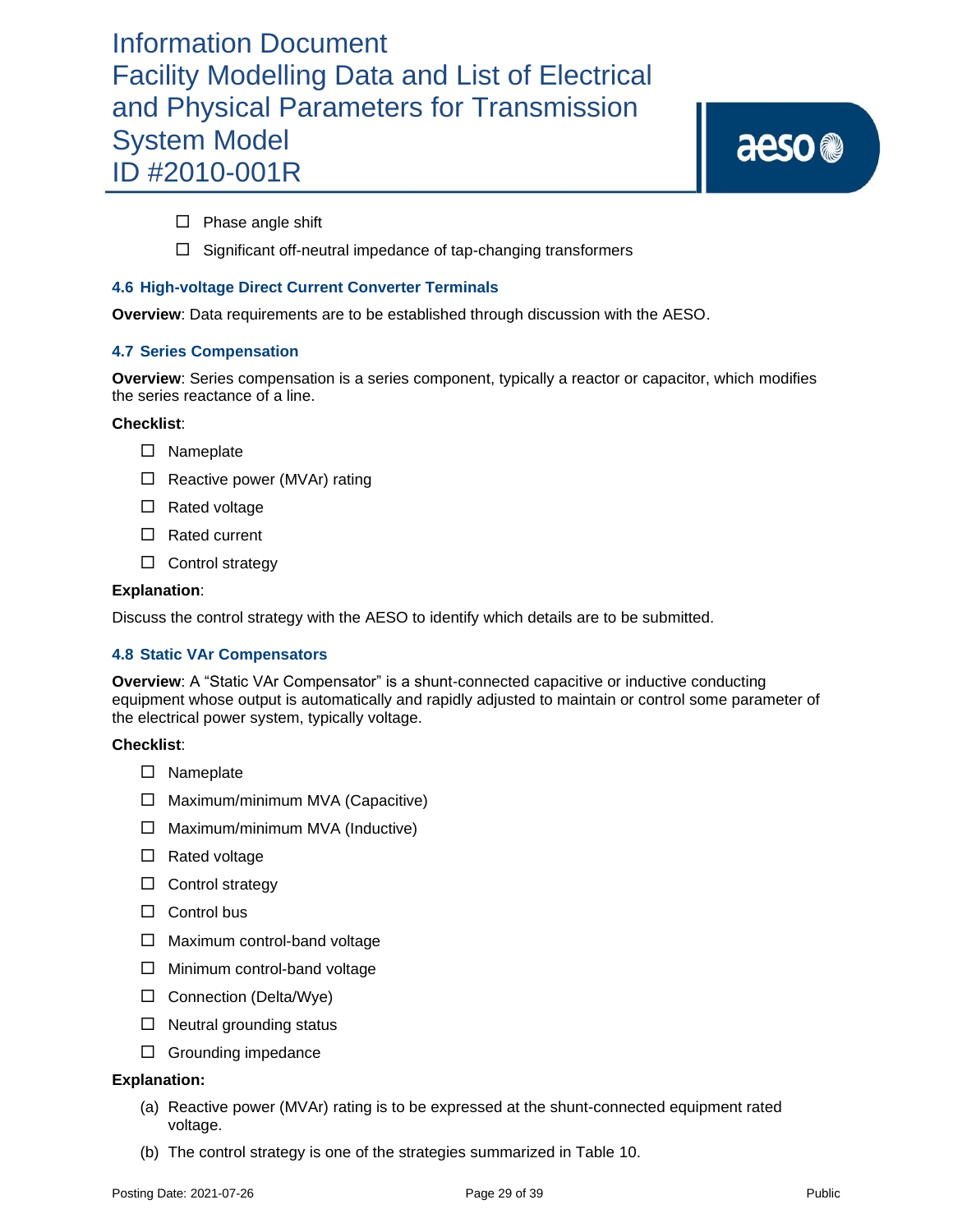### **Table 10 SVC-Switching Strategies**

| Strategy    | <b>Explanation of Strategy</b>                                                                   |
|-------------|--------------------------------------------------------------------------------------------------|
| Manual      | The SVC output can be adjusted by personnel on<br>site                                           |
| Automatic   | The SVC output is adjusted under the control of an<br>automated control system                   |
| Supervisory | The SVC output can be adjusted remotely via a<br>supervisory control and data acquisition system |

- (c) The "Control Bus" is the bus at which the voltage is monitored for the purpose of controlling this shunt device. Refer to the bus by the (**BUS\_CODE**) assigned to the bus by the AESO.
- (d) The maximum and minimum voltages of the control band are expressed in per-unit of the system nominal voltage (kV) at the control bus.
- (e) Grounding resistance and reactance, expressed in ohms, with 0 indicating a solidly grounded bank.

### **5 Other FACTS Devices**

**Overview**: "FACTS Devices" or "Flexible AC Transmission System Devices" refer to power electronic based systems and their associated static equipment that provide control of one or more alternating current transmission system parameters to enhance controllability and increase power transfer capability.

### **Checklist:**

- □ Nameplate
- $\square$  Component single-line diagram
- □ Manufacturer's test report
- □ Manufacturer's data Sheet
- $\Box$  Details established by discussion with the AESO
- $\square$  Description of operation

- (a) A component single-line diagram is used to show all the main circuit components of the FACTS installation, including transformers, line segments, capacitors, and reactors.
- (b) Provide a text description of the operation of the FACTS installation, to a level of detail to be discussed with AESO.
- (c) Submit the data for any transformers, line segments, capacitors, reactors, or dynamic control systems associated with the FACTS device as detailed in the relevant section of this appendix.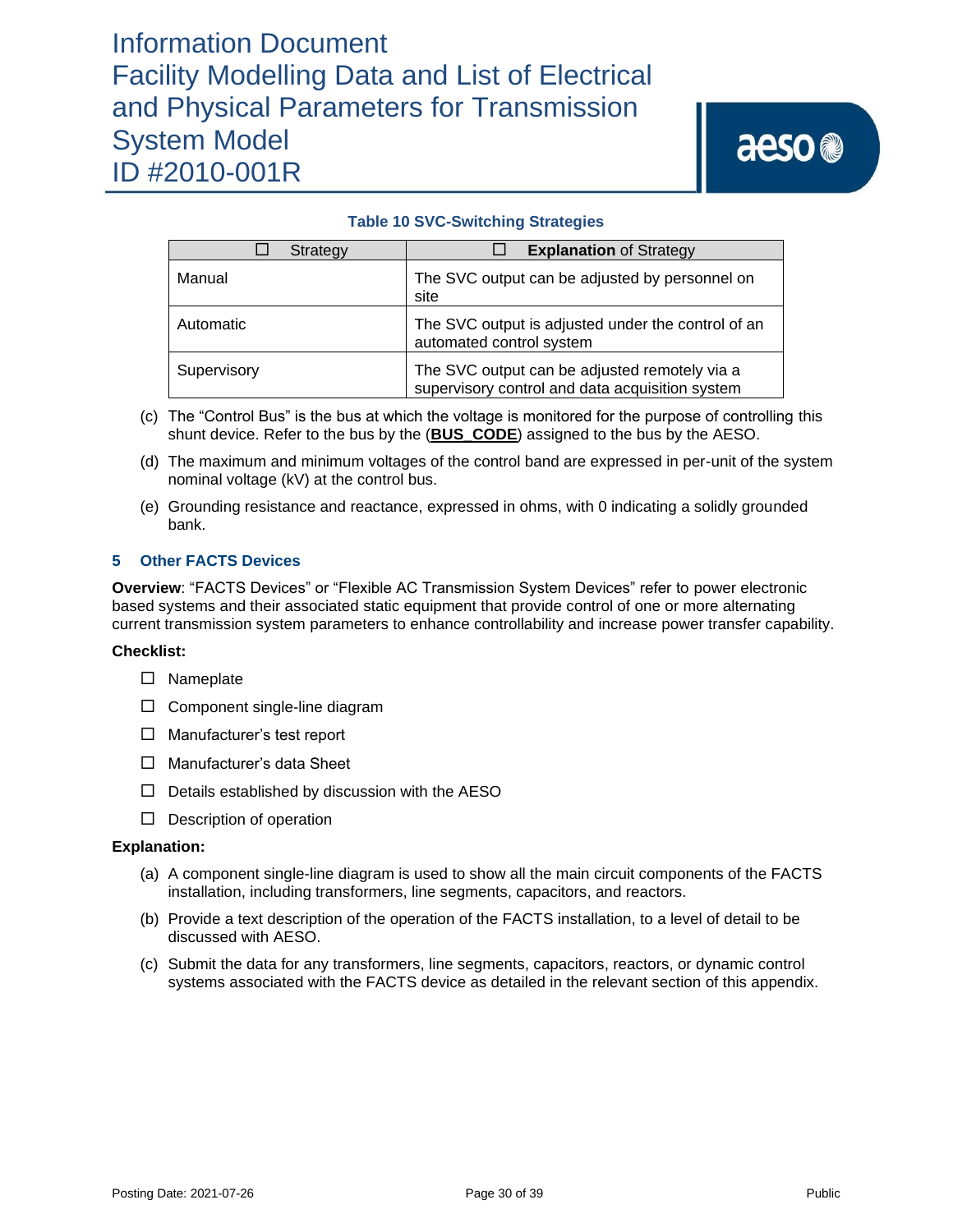### **Appendix 2 – Distributed Energy Resource Modelling Guideline**

This Appendix 2 provides information for legal owners of distributed energy resources and other market participants on the modelling of these distributed energy resources in power flow and dynamics simulations and provides a set of typical data for the purpose of a connection project.

The AESO is focused on the impact of distributed energy resources on the reliability of the interconnected electric system. This impact is defined in part by the distributed energy resource capabilities such as voltage support, fault current contribution, the incremental losses to the transmission system, and to a lesser degree, frequency support through inertia and governor controls.

As such, the AESO requests legal owners to provide a specific set of distributed energy resource modelling data for each resource type when the distributed energy resource with Maximum Capacity (MC) is greater than or equal to 5 MW or in the AESO connection process.

### **1 Power Flow Models**

For modelling purposes, a set of identical generators can be aggregated into a single equivalent generator for a pool asset. The AESO expects that if there is more than one type of generator, the market participant can aggregate each generator type separately into a single equivalent generator. The gross onsite load associated with the distributed energy resources facility may be modelled separately.



**Figure 1 Power Flow Model of a Distributed Energy Resources Connection with One or More Identical Generating Units**



**Figure 2 Power Flow Model of a Distributed Energy Resources Connection for Non-identical Generating Units**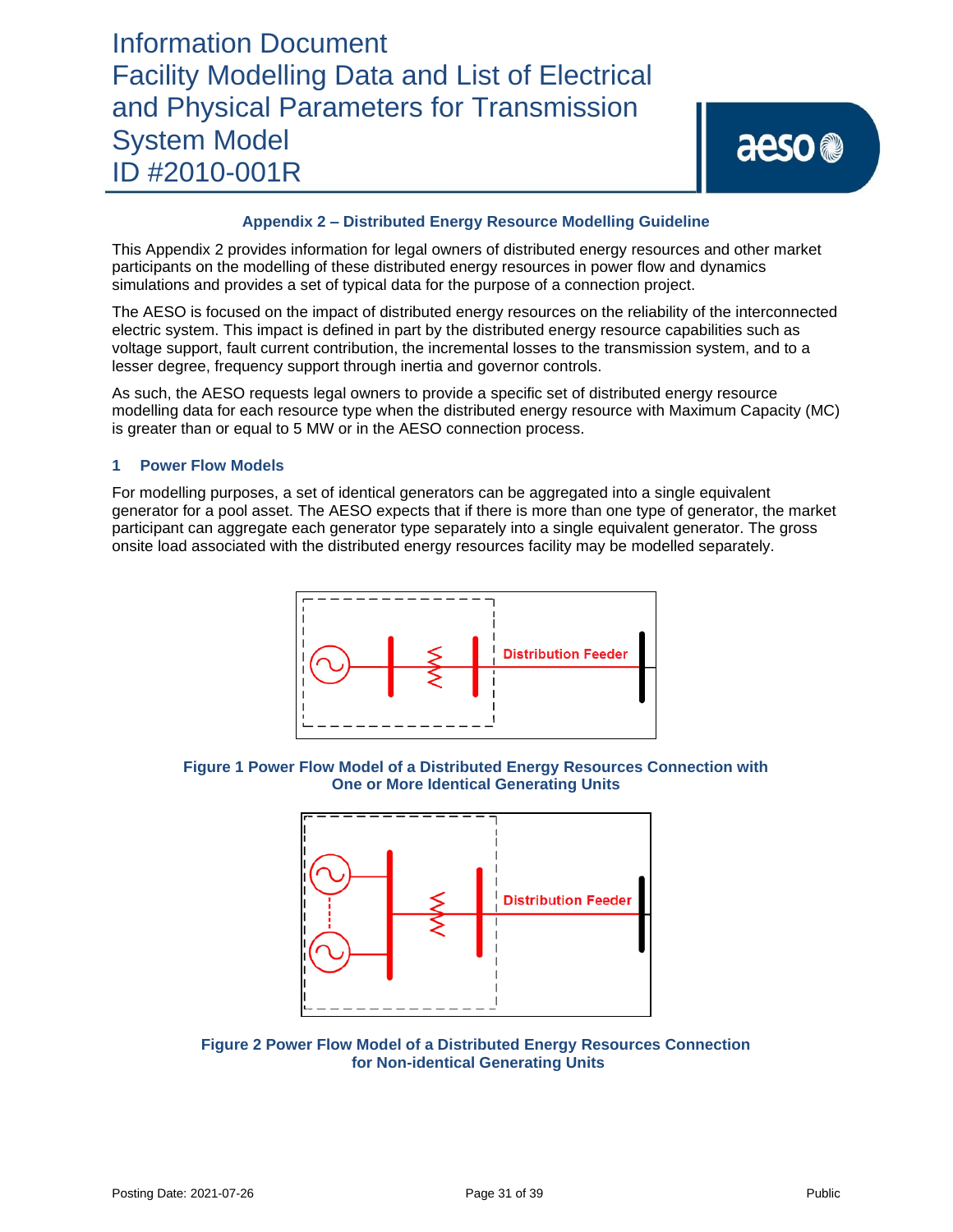The AESO recommends market participants provide the AESO with the power flow model data in Table 1 for each equivalent generator described above.

| <b>Generator Power Flow Data</b>           |                                                                                                                               |                                                                                |  |  |  |
|--------------------------------------------|-------------------------------------------------------------------------------------------------------------------------------|--------------------------------------------------------------------------------|--|--|--|
|                                            | Maximum Power (Pmax)<br>Minimum Power (Pmin)                                                                                  |                                                                                |  |  |  |
|                                            | Minimum Reactive Power (Qmin)<br>Maximum Reactive Power (Qmax)                                                                |                                                                                |  |  |  |
| Machine Base<br>(Mbase)                    | Source Impedance (Resistive) R<br>Source Impedance (Reactive) X Source<br>Source [pu]<br>[pu]                                 |                                                                                |  |  |  |
| Power Factor Set<br>Point                  | Reactive Control Mode Set to "3-Fixed Q based on WPF" for power factor<br>control mode                                        |                                                                                |  |  |  |
| <b>Voltage Control</b><br><b>Set Point</b> | Reactive Control Mode Set to "0- Not a wind machine" or "1 - Standard QT,<br><b>QB Limits</b> " for power factor control mode |                                                                                |  |  |  |
|                                            | <b>Distribution Feeder Power Flow Data</b>                                                                                    |                                                                                |  |  |  |
| Feeder Name or<br>ID                       | Minimum load on the<br>Feeder                                                                                                 | Total installed distributed energy<br>resources capacity<br>on the same feeder |  |  |  |
| Positive Sequence<br>Line R, $X \& B$ [pu] | Zero Sequence<br>Line R, $X \& B$ [pu]<br>if grounded                                                                         | Applicable summer<br>and winter ratings                                        |  |  |  |

### **Table 1 Distributed Energy Resource Power Flow Data**

### **2 Dynamic Models**

The AESO understands that creating a dynamic model for distributed energy resources is challenging due to the level of support along the supply chain for these small units. As such, to assist market participants, the AESO has developed 2 suggested approaches for market participants to provide dynamic modelling data to the AESO.

### **Approach 1**

A legal owner or project proponent may request, from the manufacturer, the relevant generating unit modelling information including generator, excitation and electrical control, prime mover governor or real power controller and voltage and frequency protection settings. The legal owner and project proponent may submit this information directly to the AESO. Please note, this information is typically not available from the manufacturer until the project is in a later stage (i.e. stage 3 or 5) of the AESO's Connection Process. The AESO applies this information to the model.

### **Approach 2**

The legal owner or project proponent may use Approach 2 when no project-specific data for a distributed energy resource is available at earlier stages of the connection process. In this Approach 2, the AESO applies pre-defined typical parameters for the distributed energy resource modelling. Approach 2 is intended to assist market participants when establishing a set of reasonable assumptions prior to obtaining manufacturer data.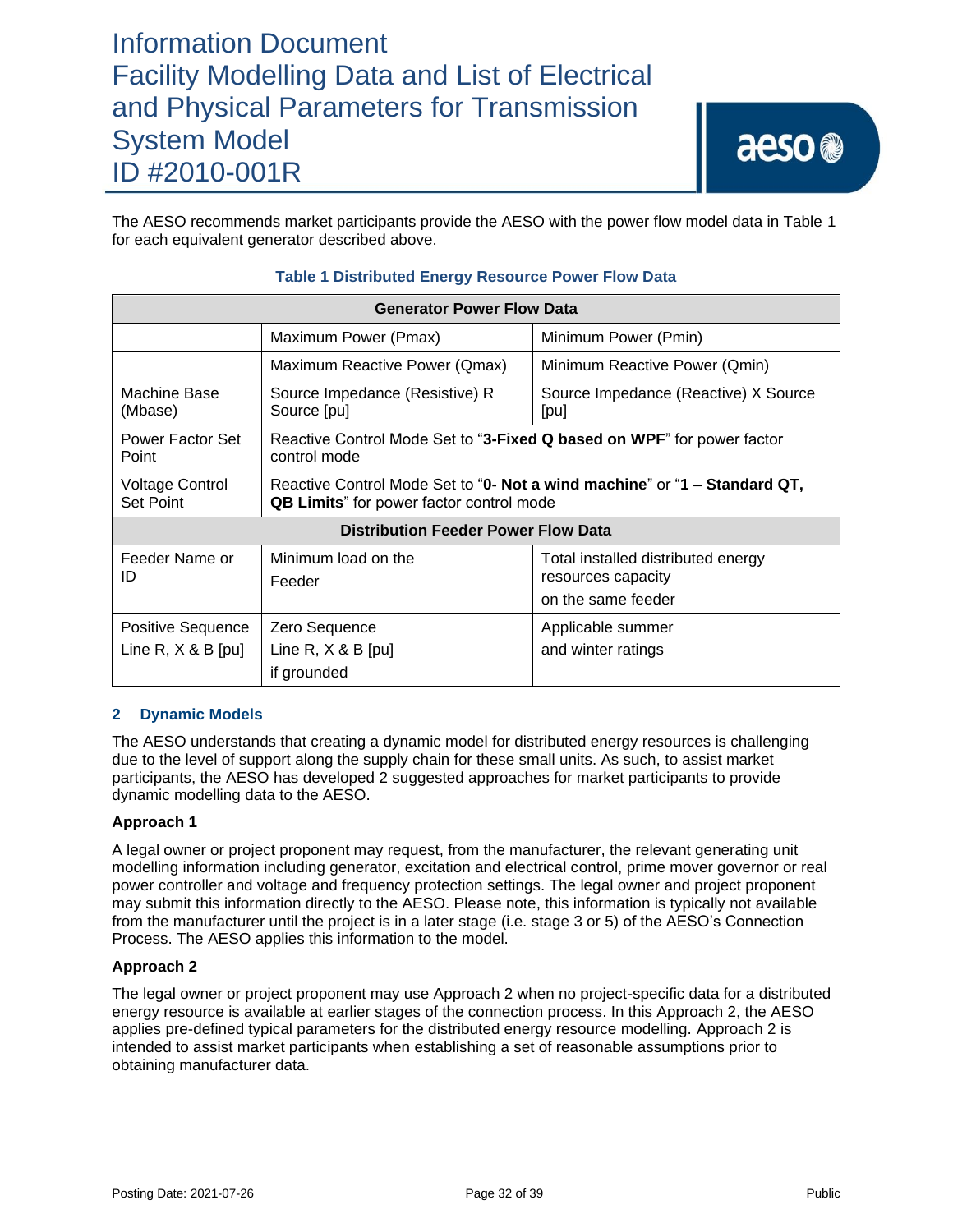# aeso<sup>®</sup>

As per the NERC, *Reliability Guideline: Distributed Energy Resource Modeling<sup>4</sup> ,* at a minimum, the following information related to the distributed energy resource may be provided to the AESO<sup>5</sup>.

- (a) Type of generating resource, such as, reciprocating engine, wind, solar photovoltaics, gas unit, or battery energy storage;
- (b) Distribution bus nominal voltage level and control where the distributed energy resource is connected;
- (c) Feeder characteristics for connecting distributed energy resource to the distribution bus, if applicable;
- (d) Capacity of each distributed energy resource including: maximum power output, reactive power capability, apparent power rating, rated power factor, capability curve of distributed energy resource reactive output with respect to different real power outputs down to Pmin;
- (e) The version of the IEEE Standard 1547, *Interconnection and Interoperability of Distributed Energy Resources with Associated Electric Power Systems Interfaces,* such as, -version 2003, version - 2014, version -2018 Cat I/II, version UL1741-SA, version CA Rule 21, or other relevant interconnection standard requirements that is related to the utility scale distributed energy resource;
- (f) Actual or projected plant control modes in operation;
	- (i) reactive power control mode:
		- (A) voltage control with control bus and voltage setpoint; or
		- (B) power factor control with control bus and power factor setpoint; and
	- (ii) presence of frequency response and droop; and
- (g) The prime-mover type classification of the utility scale distributed energy resource. Prime-mover types include:
	- (i) Reciprocating engines with or without co-generation;
	- (ii) Gas turbine with or without co-generation;
	- (iii) Steam turbine with or without co-generation;
	- (iv) Small synchronous hydro; and
	- (v) Inverter-based distributed energy resources such as wind, solar photovoltaics, or battery energy storage systems.

The AESO applies this information to the model.

<sup>&</sup>lt;sup>4</sup> NERC, Reliability Guideline: Distributed Energy Resource Modeling, Dated September 2017, Available on www.nerc.com.

<sup>5</sup> NERC, *Reliability Guideline: Distributed Energy Resource Modeling*, refers to a Transmission Planner and a Planning Coordinator. In Alberta, these functions are performed by the AESO.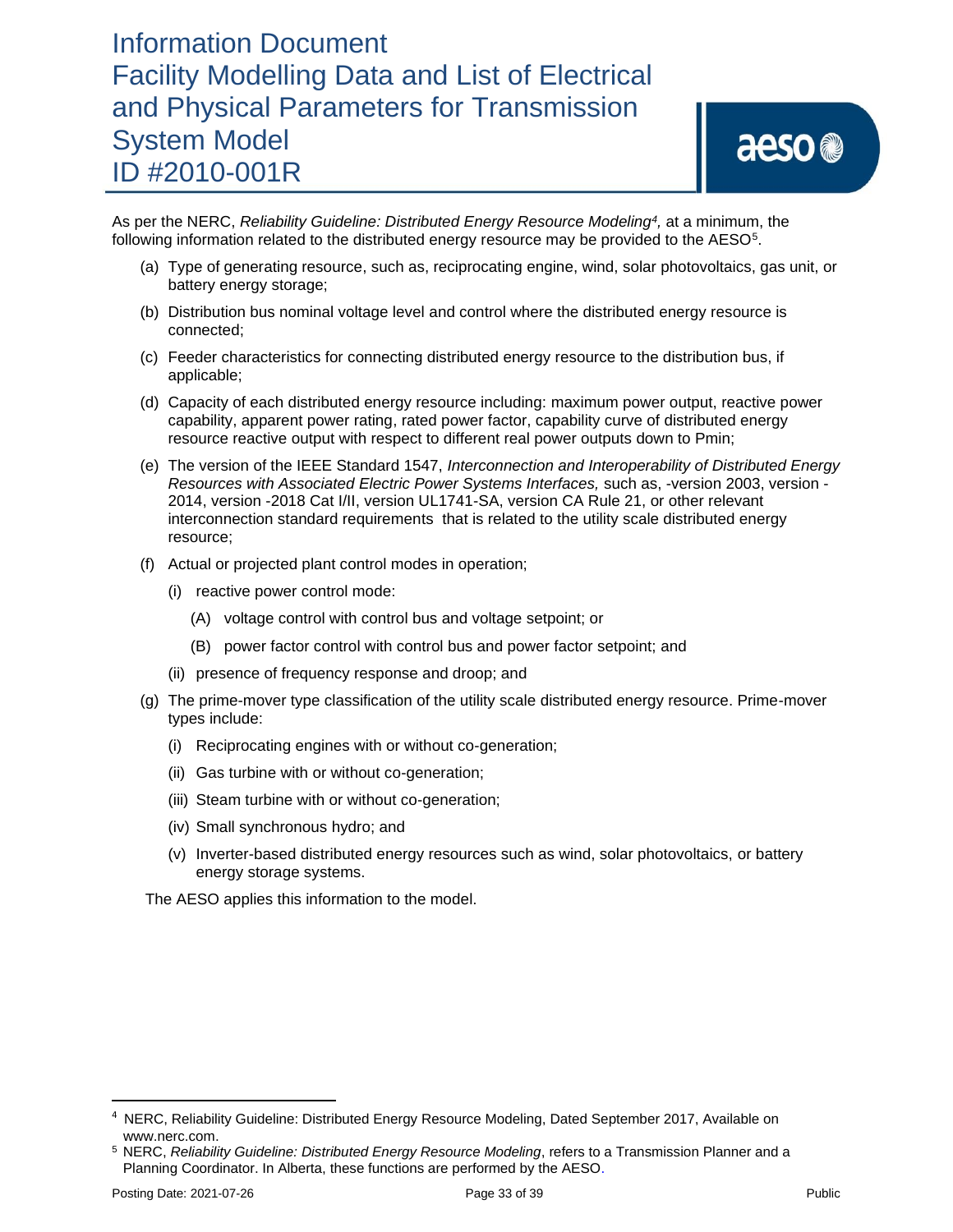### **2.1 Synchronous Generating Units Connected to an Electric Distribution System***<sup>6</sup>*

As per NERC, *Reliability Guideline: Distributed Energy Resource Modeling<sup>7</sup>* , synchronous generating units connected to the electric distribution system are expected to be modelled using the GENTPJ model with Kis = 0. If modelling information is provided from the generating unit, that data may be used by the market participant to develop the GENTPJ model parameters. Otherwise, the AESO recommends the market participant apply best engineering judgment when developing reasonable modelling parameters based on the type of synchronous generating units.

Note, synchronous generating units connected to the electric distribution system prior to the IEEE Standard 1547-2018 Cat II are not required to have frequency response capability. Furthermore, frequency response is typically not required for synchronous generating units connected to the interconnected electric system. Therefore, the assumption of using only a generator model would represent the most conservative assumption for frequency and reactive power support from the synchronous generating units.

Synchronous generating units typically operate in constant power factor control mode with no droop control mode. To implement the constant power factor control mode, the market participant may model these synchronous generators in power flow as a wind machine code =3. In dynamics simulation the study engineer may convert the unit back to code 0 to accept the GENTPJ model.

Table 2 below sets out a sample set of typical data provided by market participants to the AESO for the of modelling synchronous generating units.

|                               | <b>GENTPJ Model</b>                  |                                           |                                     |                                |                              |                    |  |
|-------------------------------|--------------------------------------|-------------------------------------------|-------------------------------------|--------------------------------|------------------------------|--------------------|--|
|                               | <b>High Voltage</b><br>reciprocating | <b>Medium</b><br>Voltage<br>reciprocating | <b>Low Voltage</b><br>reciprocating | <b>Steam</b><br><b>Turbine</b> | <b>Small</b><br><b>Hydro</b> | <b>Gas Turbine</b> |  |
| Generator<br>Voltage<br>Range | $7.2 - 13.8$                         | 4.16                                      | 380-690                             | Any                            | Any                          | Any                |  |
| $T'$ <sub>d</sub> $0$         | 4.478                                | 2.967                                     | 2.214                               | 6                              | 6                            | 6.5                |  |
| $T'_{q0}$                     |                                      | 0.313                                     |                                     | 1                              | $\Omega$                     | 1                  |  |
| $T''_{q0}$                    |                                      | 0.2                                       |                                     | 0.035                          | 0.0650                       | 0.03               |  |
| H                             | 1.2                                  | 1.2                                       | 1.2                                 | 3                              | 1.7                          | 4.2                |  |
| D                             | $\Omega$                             | $\Omega$                                  | $\Omega$                            | $\Omega$                       | $\Omega$                     | $\overline{0}$     |  |
| $X_d$                         | 2.242                                | 2.227                                     | 2.647                               | 1.8                            | 1.45                         | 1.6                |  |
| $X_q$                         | 1.62                                 | 1.217                                     | 1.71                                | 1.7                            | 1.05                         | 1.5                |  |
| $X_d$                         | 0.188                                | 0.284                                     | 0.167                               | 0.2                            | 0.47                         | 0.2                |  |
| $X'_q$                        |                                      | 1.217                                     |                                     | 0.4                            | 1.05                         | 0.3                |  |
| $X^{"d}$                      | 0.139                                | 0.179                                     | 0.123                               | 0.18                           | 0.33                         | 0.13               |  |

### **Table 2 Reciprocating Engine Generators**

 $7$  See footnote 5.

<sup>&</sup>lt;sup>6</sup> All instances of the use of synchronous generating units in subsection 2.1 of Appendix 2 refer only to those synchronous generating units connected to an electric distribution system.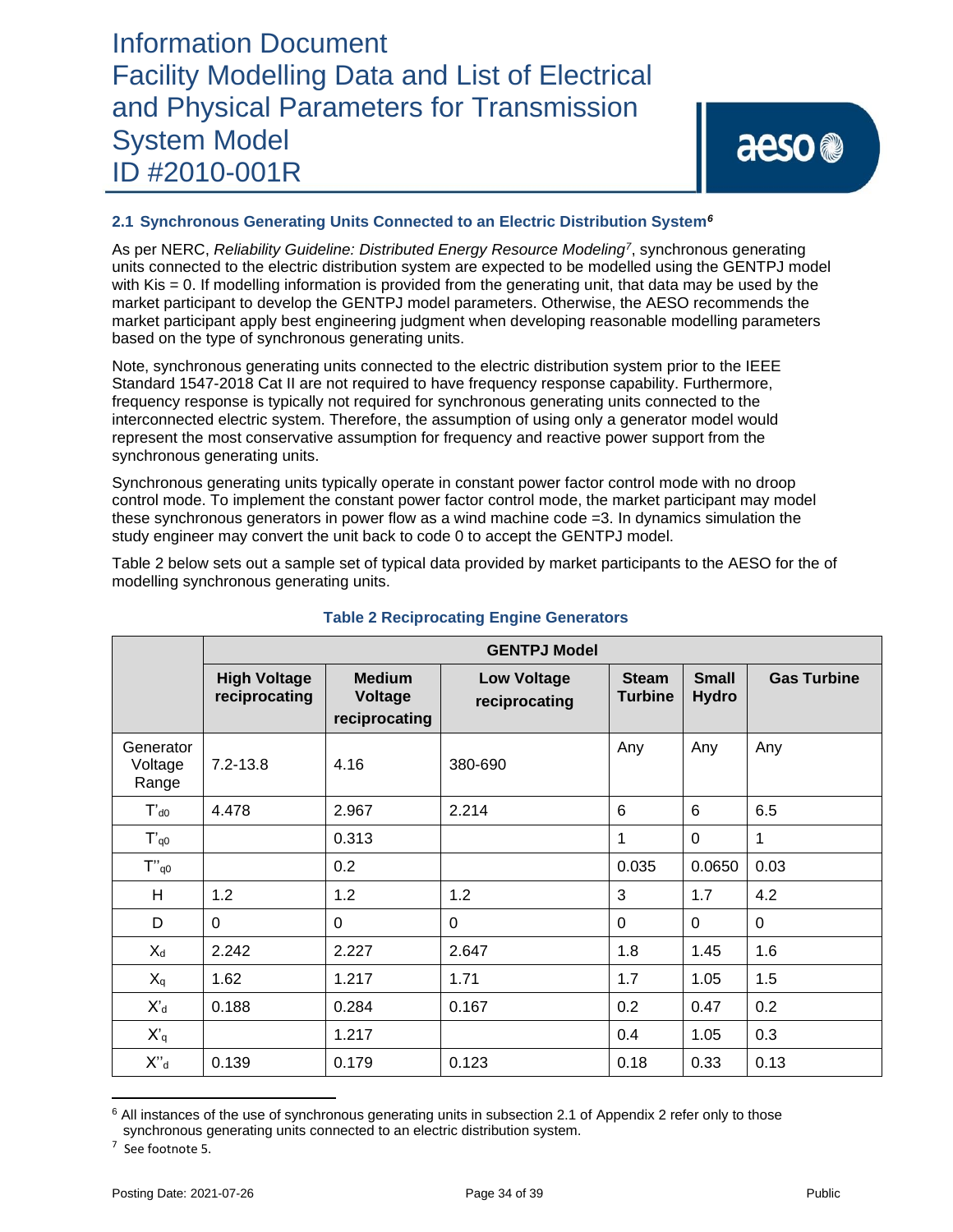| $X''_q$     | 0.261 | 0.197 | 0.262 | 0.18 | 0.33 | 0.13 |
|-------------|-------|-------|-------|------|------|------|
| $X_{I}$     | 0.101 | 0.13  | 0.1   | 0.12 | 0.28 | 0.1  |
| S(1.0)      | 0.2   | 0.2   | 0.2   | 0.2  | 0.2  | 0.1  |
| S(1.2)      | 0.6   | 0.6   | 0.6   | 0.6  | 0.6  | 0.4  |
| $K_{is}$    | 0     | 0     | 0     | 0    | 0    | 0    |
| Κ<br>J=K*VA |       | 0.029 | 0.027 |      |      |      |

Note: "VA" is on the machine rating.

### **2.2 Inverter-Based Distributed Energy Resources**

A performance-based modelling approach may be used by a market participant to model the large number of inverter-based distributed energy resources. As some of inverter-based distributed energy resource are small with difficulties accessing modelling data, the AESO recommends the use of standardized model parameters in accordance with the distributed energy resource control and protection standard vintage.

A performance-based modelling approach for inverter-based distributed energy resources is the modelling method described in NERC, *Reliability Guideline: Parameterization of the DER A Model<sup>8</sup> ,*. For specific distributed energy resource projects, the parameters can be found in Chapter 2 of the document.

### **3 Distributed Energy Resource Representation in Base Cases**

The purpose of this section is to inform study engineers how the AESO models distributed energy resource in the base cases.

The AESO base cases form the basic assumptions common to most transmission system studies on the interconnected electric system. Some studies require additional details or different representation of the interconnected electric system, including generating units in isochronous mode, inverter-base resources in weak grid operation, detailed high voltage direct current controls, dynamic load characteristics, voltage and frequency protections, inclusion of non-market participating distributed energy resources, and detailed electric distribution system characteristics. These additional modelling characteristics are not part of the base cases as they are not applicable to the majority of transmission system studies.

The AESO has the following principles as it relates to distributed energy resource modelling in base cases:

- (a) that the model is suitable to assess any impact on transmission facilities;
- (b) that the transmission facilities and electric distribution system are represented appropriately;
- (c) the representation of observable physical electrical quantities; and
- (d) to simplify data manipulation as much as possible.

<sup>8</sup> NERC, *Reliability Guideline: Parameterization of the DER A Model,* Dated September 2019, Available on www.nerc.com.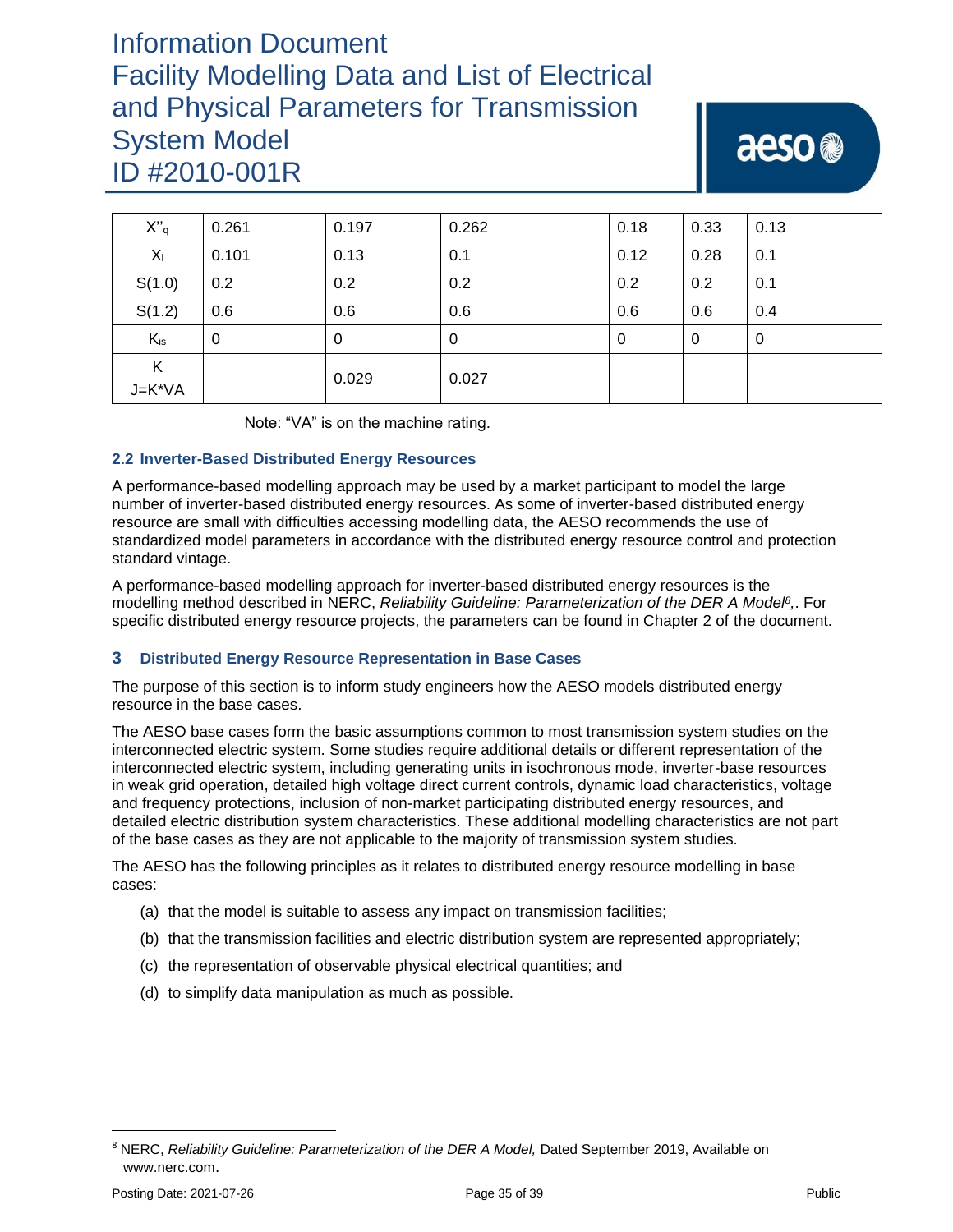### **3.1 Existing System**

The AESO base cases will represent the system topology support for these forecasted points. Thus, the base case model can be simplified to the system shown in Figure 3 for the simplest representation while maintaining all elements needed to allocate forecast load and generation.

Distribution feeder loss, electric distribution system load, distributed generation onsite load, microgeneration and onsite load are all implicitly included in the single load model. The inclusion of the distribution feeder loss also means that feeder impedances are also implicitly included in the single load model. Therefore, explicitly modelling the distribution feeder without removing the actual feeder loss would duplicate the effect of the losses.

While the feeder impedance has important impact on the voltage level and power flow on the feeder, the purpose of the AESO base case is to study the transmission system and the observable quantities at the transmission and distribution interface and ensure that it has accounted for the impact from feeder.

### **3.2 Connection Studies**

Connection studies examine the effect of connecting new resources to the system. In such cases, either the physical system is new or there is an additional flow of energy not currently observed, thus the incremental impact is not included in the base case.

In the case of the feeder, in order to capture the effect of a new feeder or new energy flow on an existing feeder, the impacted feeder is modelled explicitly with the expected load and generation provided by the distribution facility owner. Once energized, this new feeder or new energy flow on an existing feeder would be part of observable quantities, thus, the feeder modelling is no longer required and forecast provided by the AESO.

### **3.3 Observable physical electrical quantities**

Distributed energy resources may be installed in Alberta with or without interconnection to interconnected electric system in a number of ways. Table 3 provides a summary of the interconnection options for distributed energy resource in Alberta and how each type of market participation is represented in models.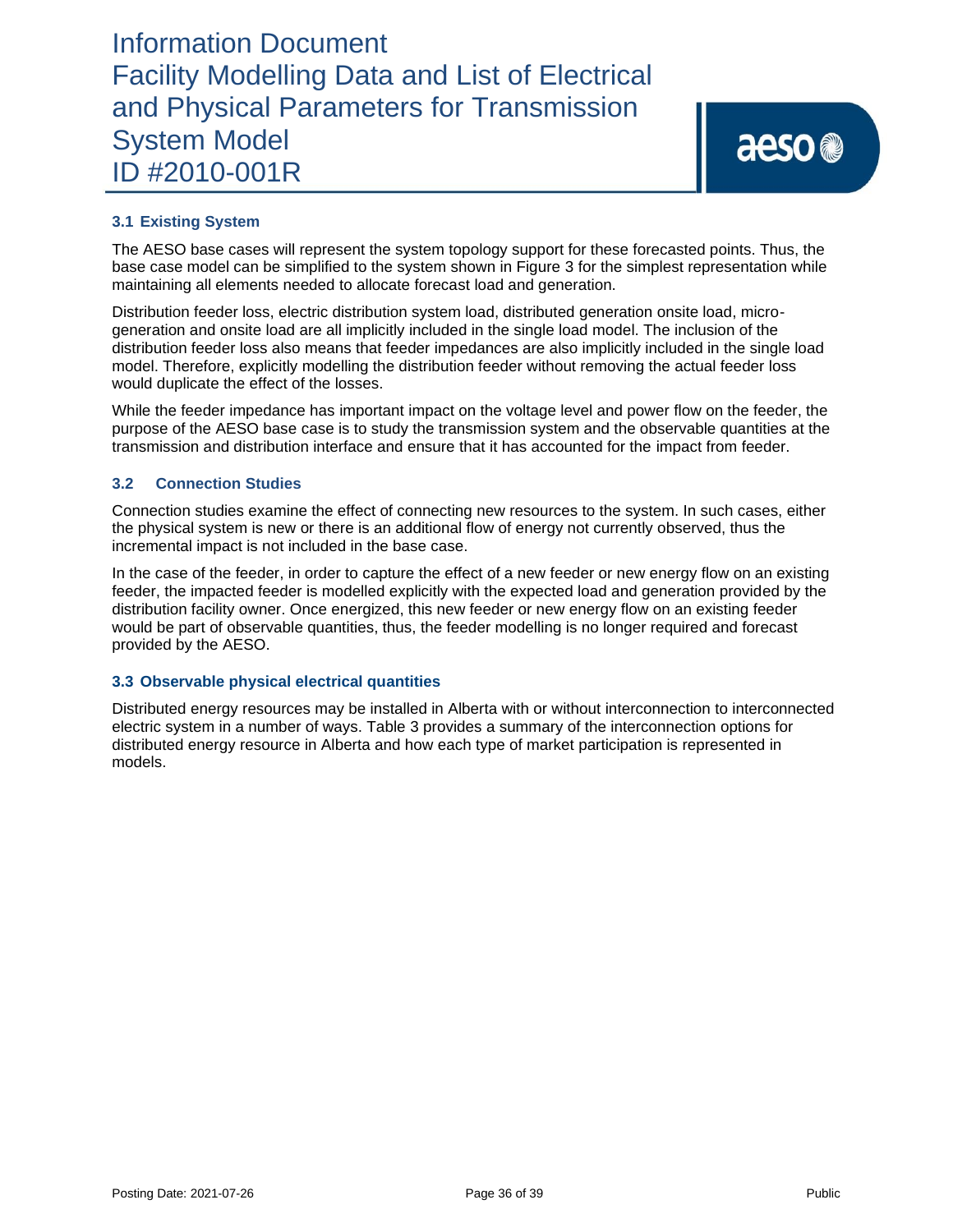# aeso<sup>®</sup>

| <b>Market Participation Type</b> |               |                                                 | <b>Characteristics</b>                                                                                                                                                                                        | <b>AESO</b><br><b>Registration</b>                                                                                                      | Modelling<br><b>Representations</b>                                                                                                                       |
|----------------------------------|---------------|-------------------------------------------------|---------------------------------------------------------------------------------------------------------------------------------------------------------------------------------------------------------------|-----------------------------------------------------------------------------------------------------------------------------------------|-----------------------------------------------------------------------------------------------------------------------------------------------------------|
| <b>Non-parallel operation</b>    |               |                                                 | Do not synchronize with the<br>electric distribution system<br>for more than 150 ms.<br>(i.e. Back up generation)                                                                                             | No Pool Asset ID<br>No MPID<br>No SCADA<br>No settlement<br>with AESO                                                                   |                                                                                                                                                           |
| <b>Parallel</b><br>operation     | Non-exporting |                                                 | Load always exceeds<br>distributed energy resource<br>output and no power is<br>exported to the grid.                                                                                                         | No Pool Asset ID<br>No MPID<br>No SCADA<br>No settlement<br>with AESO                                                                   |                                                                                                                                                           |
|                                  | exporting     | Small<br>Micro-<br>Generation                   | Renewable or low emission<br>distributed energy resource<br>less than 150 kW and only<br>has cumulative metering.<br>Designed to offset annual<br>energy consumption.                                         | No Pool Asset ID<br>No MPID<br>No SCADA<br>AESO settles with<br>retailer                                                                | Aggregated model<br>provided by AESO if<br>required                                                                                                       |
|                                  |               | Large<br>Micro-<br>Generation                   | Renewable or low emission<br>distributed energy resource<br>greater than 150 kW or less<br>than or equal to 5 MW site<br>equipped with interval<br>metering. Designed to offset<br>annual energy consumption. | Pool Asset ID<br><b>MPID</b><br>No SCADA<br><b>AESO</b> settles with<br>retailer                                                        | Aggregated model<br>provided by AESO if<br>required                                                                                                       |
|                                  |               | <b>Distribution</b><br>Connection<br>Generation | Any energy source and any<br>size including small scale<br>generation and community<br>generation                                                                                                             | Pool Asset ID<br><b>MPID</b><br><b>AESO</b> settles<br>directly with the<br><b>GFO</b><br>SCADA and<br>Offering if greater<br>than 5 MW | Modelling Data from<br>market participants:<br>Asset location<br>greater than 5 MW<br>or<br>Locations subject to<br>the AESO<br><b>Connection Process</b> |

### **Table 3 Distributed Energy Resource Characteristics by Market Participation**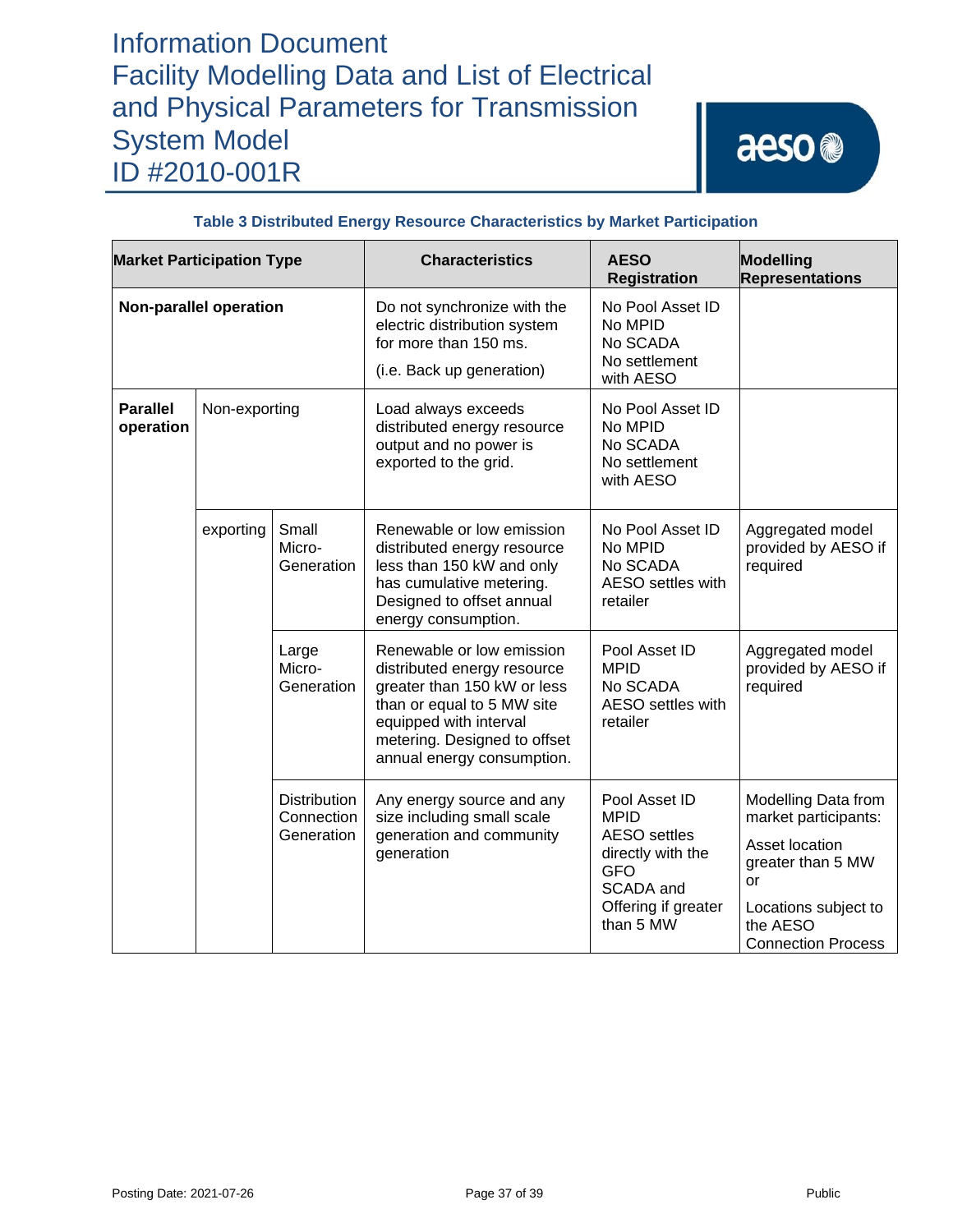### **3.4 Supervisory Control and Data Acquisition Data and Revenue Meters**

Figure 3 shows a simplified typical electric distribution system with supervisory control and data acquisition data <sup>9</sup> points, mostly on the transmission system and to a limited extent on the electric distribution system, and revenue meters<sup>10</sup> on both transmission system and electric distribution systems.



**Figure 3 Simplified Conceptual Diagram of an Electric Distribution System with Distributed Energy Resources**

The AESO's load forecast uses inputs from substation load revenue meters to forecast future loads. The AESO's generation forecast uses inputs from generating units participating in the energy markets. Generating units that do not participate in the energy market are implicitly forecast as a reduction in substation load. This is represented in Figure 4, where the yellow highlighted points are used.

<sup>9</sup> Refer to Section 502.8 of the ISO rules, *SCADA Technical and Operating Requirements,* available on www.aeso.ca for supervisory control and data acquisition data requirements.

<sup>&</sup>lt;sup>10</sup> Refer to AUC Rule 021, Settlement System Code Rules, available on www.auc.ab.ca for details regarding what information a revenue meter is required to measure for settlement purposes.